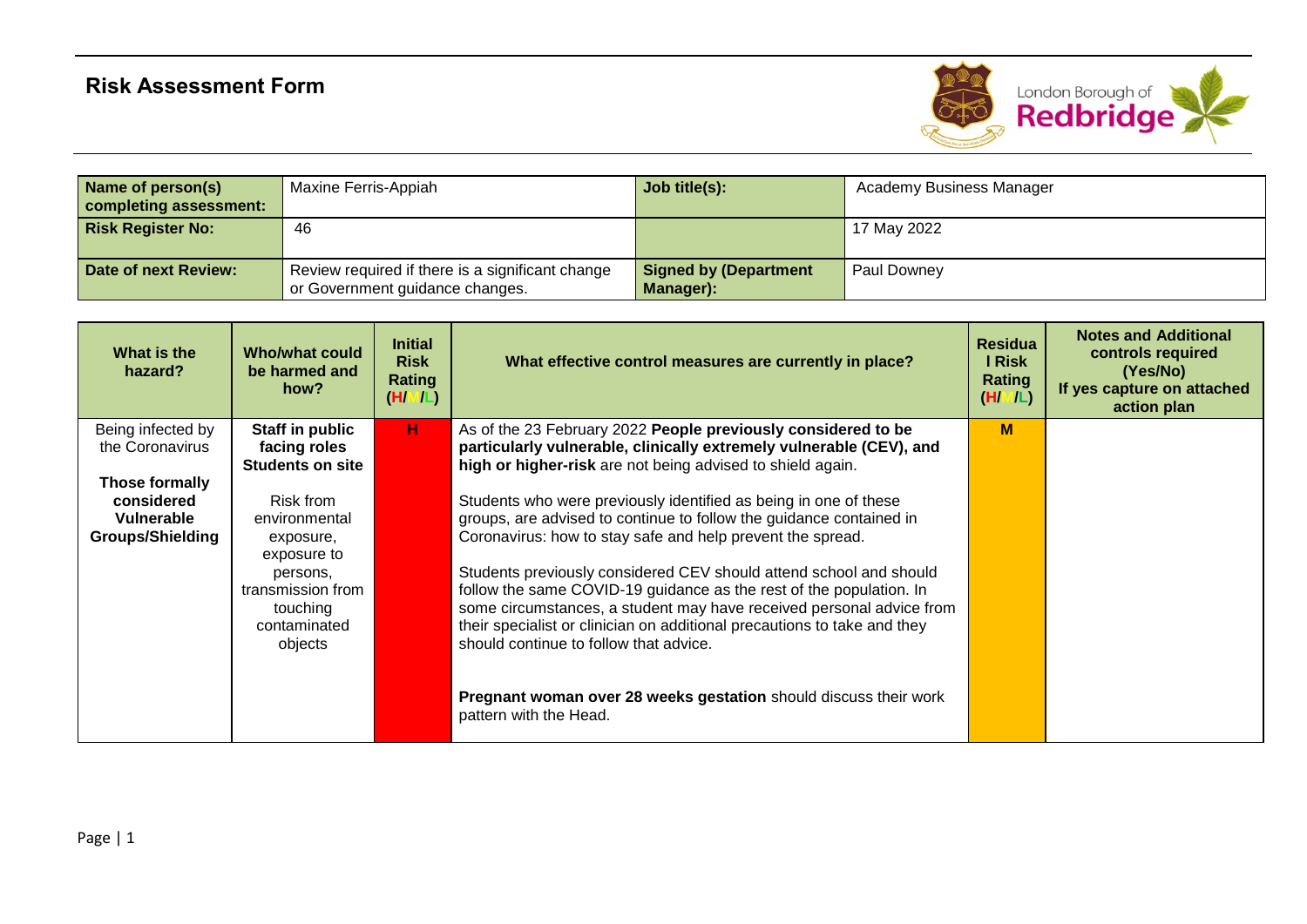

| <b>Mixing and</b><br>bubbles<br>Inc assemblies,<br>gatherings etc,<br>lunchtime, break<br>time | <b>Students</b> | H | It is no longer necessary to keep children in consistent groups<br>('bubbles'). This means that 'bubbles' will not need to be used in schools.<br>The academy no longer needs to make alternative arrangements to<br>avoid mixing at lunch.<br>It may become necessary to reintroduce 'bubbles' for a temporary<br>period, to reduce mixing between groups.<br>Where possible, meetings to be held remotely online as far as feasible,<br>however, some CPD sessions will be face-to-face. Masks can be worn if<br>staff choose to wear one.<br>Parental Consultation evenings will be online.                                                                                                          | M |  |
|------------------------------------------------------------------------------------------------|-----------------|---|---------------------------------------------------------------------------------------------------------------------------------------------------------------------------------------------------------------------------------------------------------------------------------------------------------------------------------------------------------------------------------------------------------------------------------------------------------------------------------------------------------------------------------------------------------------------------------------------------------------------------------------------------------------------------------------------------------|---|--|
| <b>Symptoms</b>                                                                                |                 | н | The symptoms of COVID-19 can include:<br>a high temperature or shivering (chills) - a high temperature<br>means you feel hot to touch on your chest or back (you do not<br>need to measure your temperature)<br>a new, continuous cough - this means coughing a lot for more<br>than an hour, or 3 or more coughing episodes in 24 hours<br>a loss or change to your sense of smell or taste<br>shortness of breath<br>feeling tired or exhausted<br>an aching body<br>a headache<br>a sore throat<br>a blocked or runny nose<br>loss of appetite<br>diarrhoea<br>feeling sick or being sick<br>If you have symptoms of COVID-19, you are no longer required to do a<br>rapid lateral flow or PCR test. | M |  |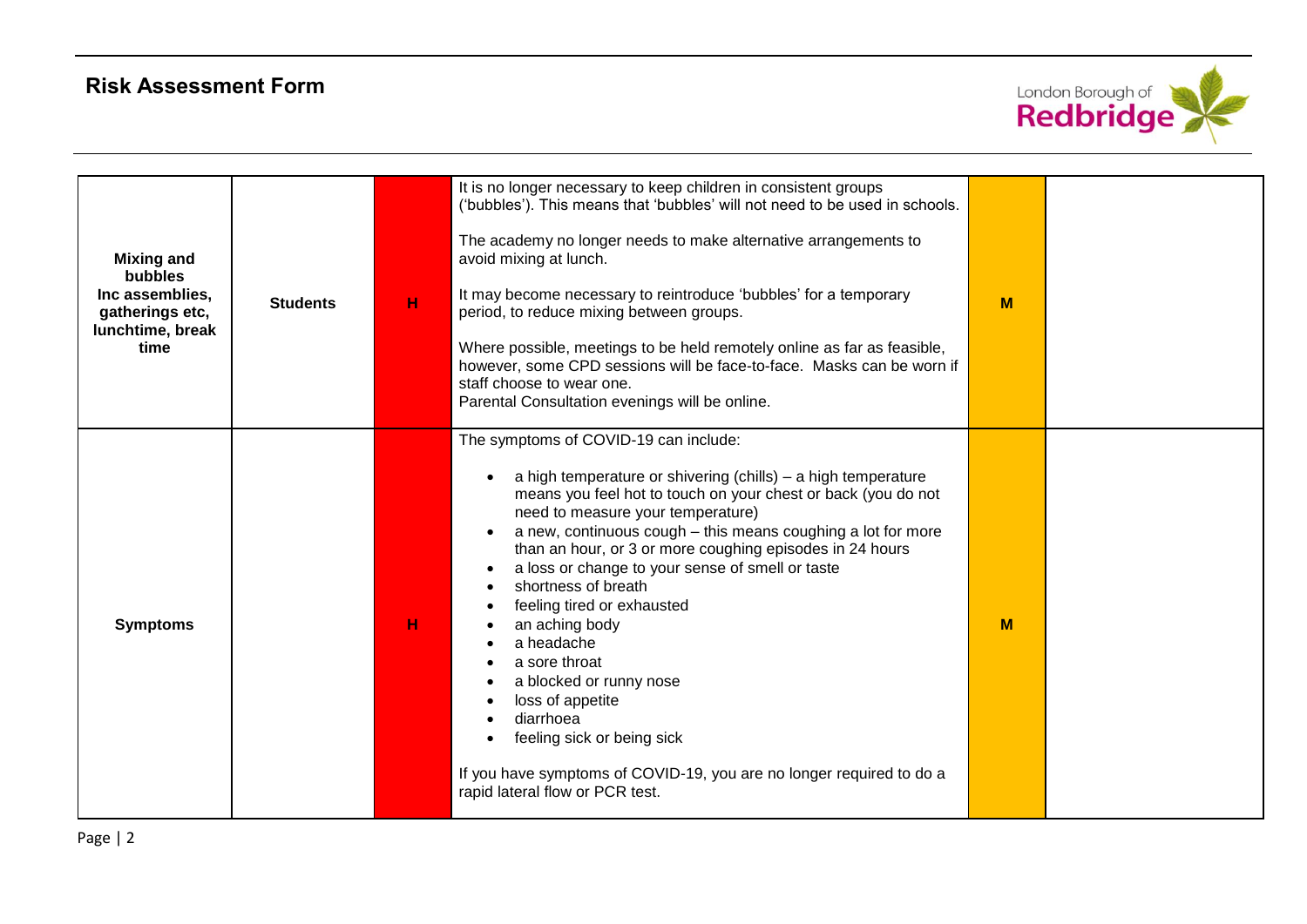

|                                                                                                     |                                                                                                         |   | Staff and students with the symptoms of a respiratory infection, and who<br>have a high temperature or feel unwell, should try to stay at home and<br>avoid contact with other people until they feel well enough to resume<br>normal activities and they no longer have a high temperature.                                                                                                                                                                                                                                                                                                                                                                                                                                                                                                                                                                                                  |   |  |
|-----------------------------------------------------------------------------------------------------|---------------------------------------------------------------------------------------------------------|---|-----------------------------------------------------------------------------------------------------------------------------------------------------------------------------------------------------------------------------------------------------------------------------------------------------------------------------------------------------------------------------------------------------------------------------------------------------------------------------------------------------------------------------------------------------------------------------------------------------------------------------------------------------------------------------------------------------------------------------------------------------------------------------------------------------------------------------------------------------------------------------------------------|---|--|
| <b>Isolation</b>                                                                                    |                                                                                                         | н | From Thursday 24 February 2022, the Government removed the legal<br>requirement to self-isolate following a positive test however:<br>Staff and students who test positive will be advised to stay at<br>home and avoid contact with other people for 5 days, which is<br>when they are most infectious. For students aged 18 and under,<br>the advice will be 3 days.<br>Contacts will no longer be required to self-isolate or advised to<br>take daily tests.<br>Close contacts who are not fully vaccinated will no longer be<br>required to self-isolate or advised to take daily tests.<br>Staff and students should attend their education settings as<br>usual. This includes staff who have been in close contact within<br>their household, unless they are able to work from home.<br>Staff and students are no longer required to undertake twice<br>weekly asymptomatic testing. | M |  |
| Contact with<br>Individuals who are<br>unwell with COVID<br>$19 -$<br>Home testing and<br>test kits | Staff/Students/s<br>upply staff<br><b>Direct</b><br>transmission of<br>the virus to well<br>individuals | H | From Monday 21 February 2022 staff and students are no longer<br>required to test twice weekly.<br>From Friday 1 <sup>st</sup> April 2022 the academy will no longer be able to order<br>test kits.<br>The academy has kept a small quantity of unused ATS and self-test kits<br>which we have retained as contingency.<br>Expired stock is classified as municipal waste and may be disposed of<br>with other waste.                                                                                                                                                                                                                                                                                                                                                                                                                                                                         | M |  |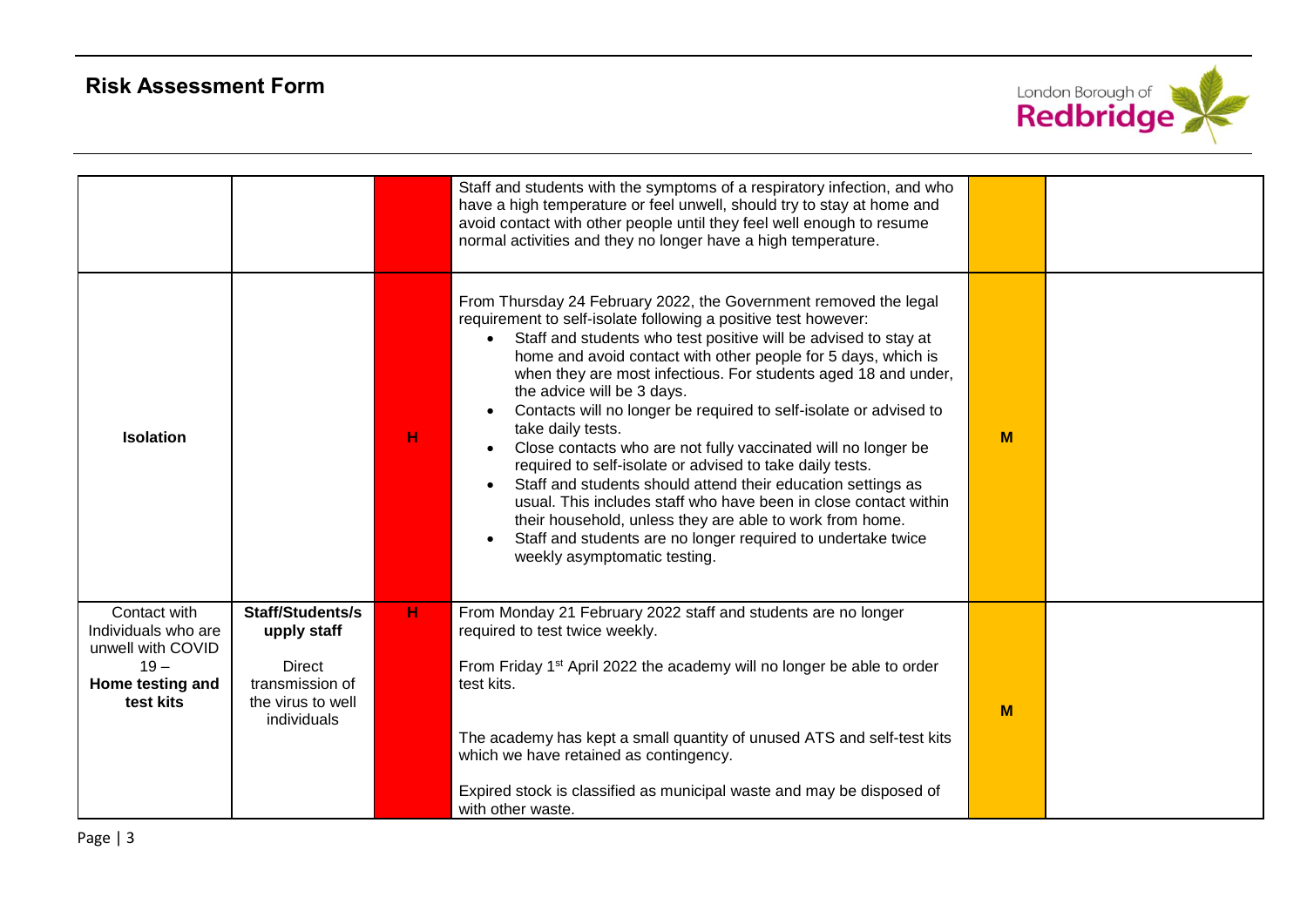

| Contact with<br>Individuals who are<br>unwell with COVID<br>19 - Test and<br><b>Trace Support</b><br><b>Payment</b>                                                          |                                                                                                                                                                                              | н | From Thursday 24 March 2022, the Government removed the COVID-19<br>provisions within the Statutory Sick Pay and Employment and Support<br>Allowance regulations.                                                                                                                                                                                                                                                                                                                                                                                                                                            | M |                                                                                                                                                                                                                                  |
|------------------------------------------------------------------------------------------------------------------------------------------------------------------------------|----------------------------------------------------------------------------------------------------------------------------------------------------------------------------------------------|---|--------------------------------------------------------------------------------------------------------------------------------------------------------------------------------------------------------------------------------------------------------------------------------------------------------------------------------------------------------------------------------------------------------------------------------------------------------------------------------------------------------------------------------------------------------------------------------------------------------------|---|----------------------------------------------------------------------------------------------------------------------------------------------------------------------------------------------------------------------------------|
| Being infected by<br>the Coronavirus<br>Not following face<br>covering<br>guidelines<br>Face<br>masks/coverings                                                              | Staff, students,<br>visitors,<br>contractors                                                                                                                                                 | н | From 20 January 2022, face coverings are no longer advised for pupils,<br>staff and visitors in classrooms. From 27 January 2022, face coverings<br>are no longer advised for students, staff and visitors in communal areas.<br>From 16 May 2022 the academy will no longer provide face coverings for<br>students, staff and visitors. Staff, students and visitors can continue to<br>wear their own face covering.<br>Face visors or shields can be worn by those exempt from wearing a face<br>covering but they are not an equivalent alternative in terms of source<br>control of virus transmission. | M |                                                                                                                                                                                                                                  |
| Being infected by<br>the Coronavirus<br><b>Not following</b><br>Personal<br><b>Protective</b><br><b>Equipment (PPE)</b><br>guideline as set<br>out by academy/<br><b>PHE</b> | Staff in public<br>facing roles<br><b>Students on site</b><br>Risk from<br>environmental<br>exposure,<br>exposure to<br>persons,<br>transmission from<br>touching<br>contaminated<br>objects | H | Personal Protective Equipment (PPE) is only needed in a small number<br>of cases, i.e. first aid provision and site staff.                                                                                                                                                                                                                                                                                                                                                                                                                                                                                   | M | PPE is stored in the welfare<br>room which will be kept<br>locked during times it is<br>unattended to secure<br>medication.<br>Staff must request PPE from<br>the Welfare Officer, so that<br>stock levels can be<br>maintained. |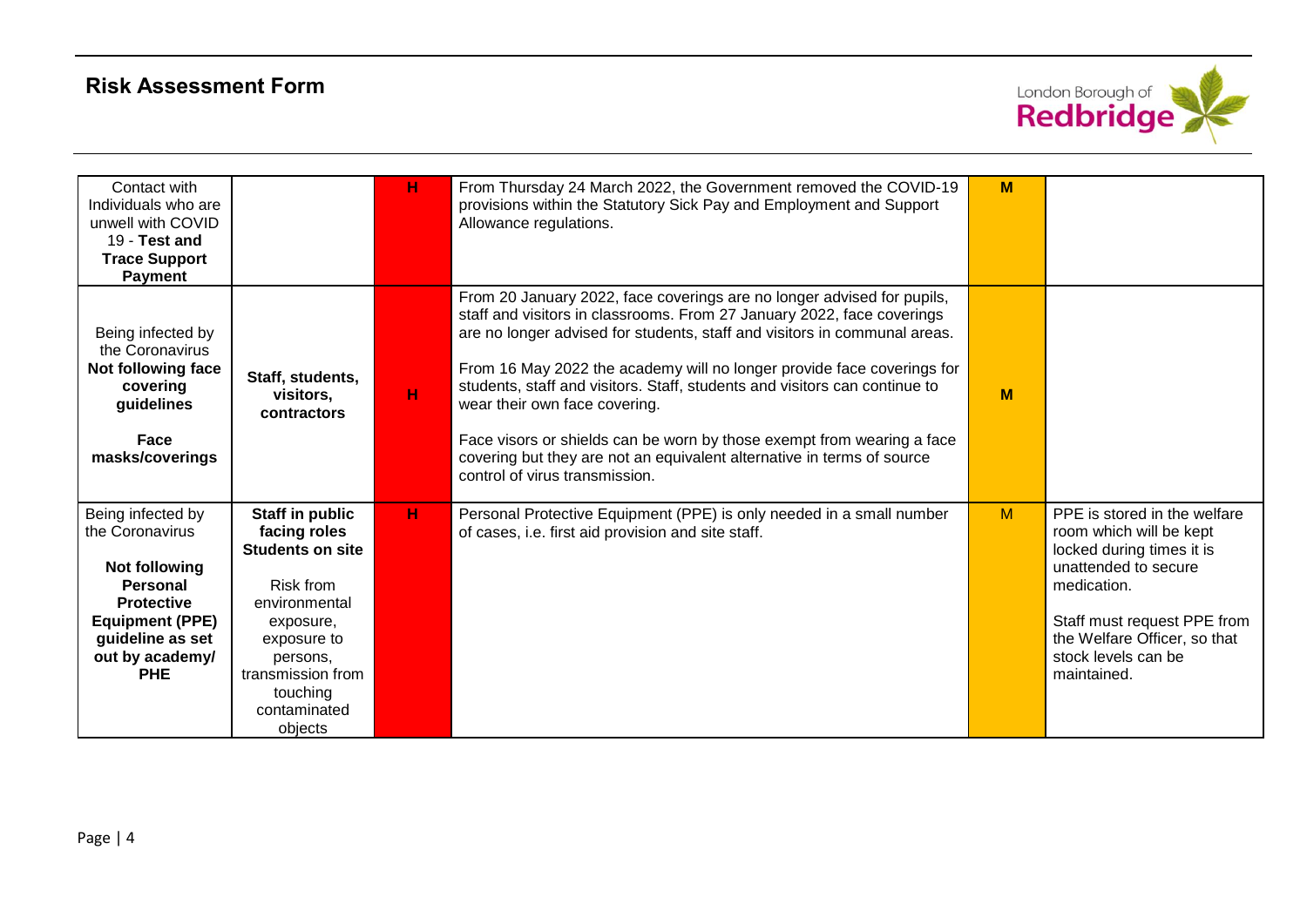

| Lack of cleaning   | <b>Everyone</b>     | н | All areas cleaned at the start of the working day.                           | M |  |
|--------------------|---------------------|---|------------------------------------------------------------------------------|---|--|
| regime in place    |                     |   |                                                                              |   |  |
|                    | <b>Risk from</b>    |   | Cleaners will be wearing PPE (gloves, face masks/coverings, apron etc.)      |   |  |
|                    | environmental       |   | to protect and stop spreading the virus.                                     |   |  |
| Contact with virus | exposure,           |   |                                                                              |   |  |
| particles on       | exposure to         |   | Cleaners will be using anti-bacterial spray to clean regularly touched       |   |  |
| surfaces           | persons,            |   | surfaces (door handles, hand rails, desks, etc.) daily and empty bins.       |   |  |
|                    | transmission from   |   |                                                                              |   |  |
|                    | touching            |   | Checked and confirmed with cleaning service provider that the products       |   |  |
|                    | contaminated        |   | used is tested to standard BS EN 14476 which meets all of the criteria       |   |  |
|                    | objects             |   | (either alcohol based at 60% plus products or that they are an               |   |  |
|                    |                     |   | appropriate equivalent).                                                     |   |  |
|                    | Risk from spilled   |   |                                                                              |   |  |
|                    | fluids              |   | Cleaners will regularly top antibacterial hand soaps and soap                |   |  |
|                    |                     |   | dispensers.                                                                  |   |  |
|                    | Indirect            |   |                                                                              |   |  |
|                    | transmission of     |   | All toilet facilities will be cleaned and disinfected on a regular basis and |   |  |
|                    | virus from carriers |   | will have antibacterial soap and be regularly replenished by cleaners        |   |  |
|                    | to well individuals |   | throughout the day.                                                          |   |  |
|                    |                     |   |                                                                              |   |  |
|                    |                     |   | All wash hand basins are checked frequently to ensure they are provided      |   |  |
|                    |                     |   | with, warm water, soap, hygienic method to dry hands and appropriate         |   |  |
|                    |                     |   | sanitiser gel by the cleaners.                                               |   |  |
|                    |                     |   |                                                                              |   |  |
|                    |                     |   | Staff cleaning equipment more often (keyboards, work surfaces,               |   |  |
|                    |                     |   | handsets, door handles etc.).                                                |   |  |
|                    |                     |   |                                                                              |   |  |
|                    |                     |   | Staff to make an 'Every' request for paper tissues and anti-bacterial        |   |  |
|                    |                     |   | spray for their classroom.                                                   |   |  |
|                    |                     |   |                                                                              |   |  |
|                    |                     |   | Any room that becomes contaminated with bodily fluids shall be               |   |  |
|                    |                     |   |                                                                              |   |  |
|                    |                     |   | quarantined and deep cleaned by contracted cleaners.                         |   |  |
|                    |                     |   |                                                                              |   |  |
|                    |                     |   | Bins emptied daily.                                                          |   |  |
|                    |                     |   |                                                                              |   |  |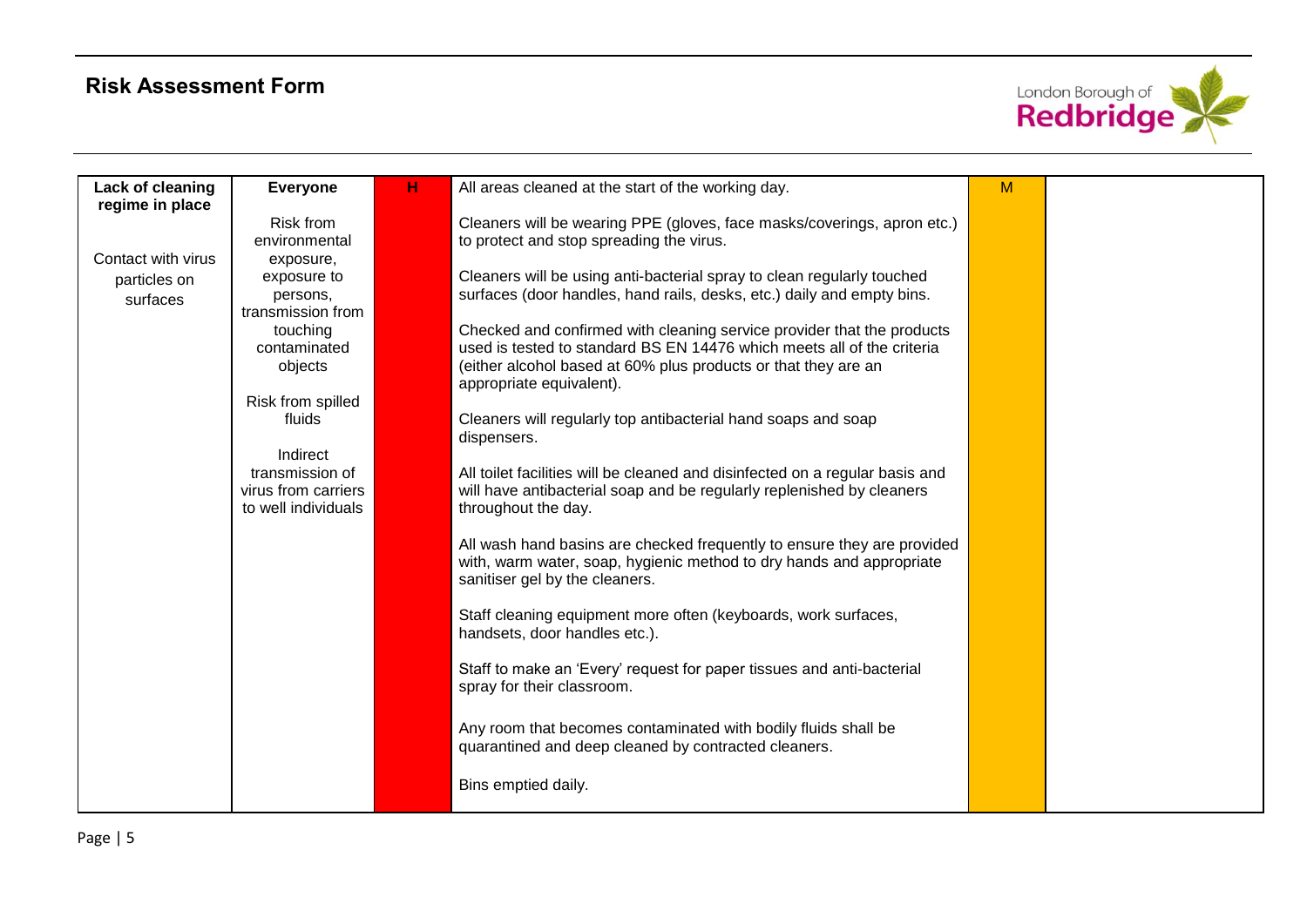

|                                                                                                                                                         |                                                                                                                                                                                                            |   | Whole academy deep cleaned in summer holidays.<br>https://www.gov.uk/government/publications/covid-19-decontamination-<br>in-non-healthcare-settings/covid-19-decontamination-in-non-healthcare-<br>settings                                                                                                                                                                                                                                                                                                                                                                                                                                                                                                                                                                                                              |   |  |
|---------------------------------------------------------------------------------------------------------------------------------------------------------|------------------------------------------------------------------------------------------------------------------------------------------------------------------------------------------------------------|---|---------------------------------------------------------------------------------------------------------------------------------------------------------------------------------------------------------------------------------------------------------------------------------------------------------------------------------------------------------------------------------------------------------------------------------------------------------------------------------------------------------------------------------------------------------------------------------------------------------------------------------------------------------------------------------------------------------------------------------------------------------------------------------------------------------------------------|---|--|
| <b>Hygiene</b><br>Direct contact with<br>virus particles from<br>hand contact<br>surfaces<br>Direct contact with<br>airborne droplets<br>from carriers. | <b>Everyone</b><br>Direct infection of<br>a well individual<br>with virus particles<br>transferred to<br>hands to mucous<br>membranes.<br>Direct infection of<br>a well individual<br>with virus particles | H | Continue to ensure that students clean their hands regularly. This can be<br>done with soap and water or hand sanitiser.<br>Appropriate signage displayed in all rooms, offices, corridors etc, Catch<br>it, Kill it, Bin it".<br>Frequent and thorough hand cleaning regular practice.<br>Teaching staff provided with appropriate resources to inform and instruct<br>the students regarding the needs to wash their hands during the<br>pandemic.<br>Staff to make an 'Every' request for paper tissues and anti-bacterial<br>spray for their classroom.<br>Wastepaper bins present in all rooms that are in use at the academy.<br>Wall mounted hand sanitisers corridors/communal areas and front<br>reception desk.<br>Teachers to oversee regular wiping down of tables and disposal of<br>tissues in lidded bins. | M |  |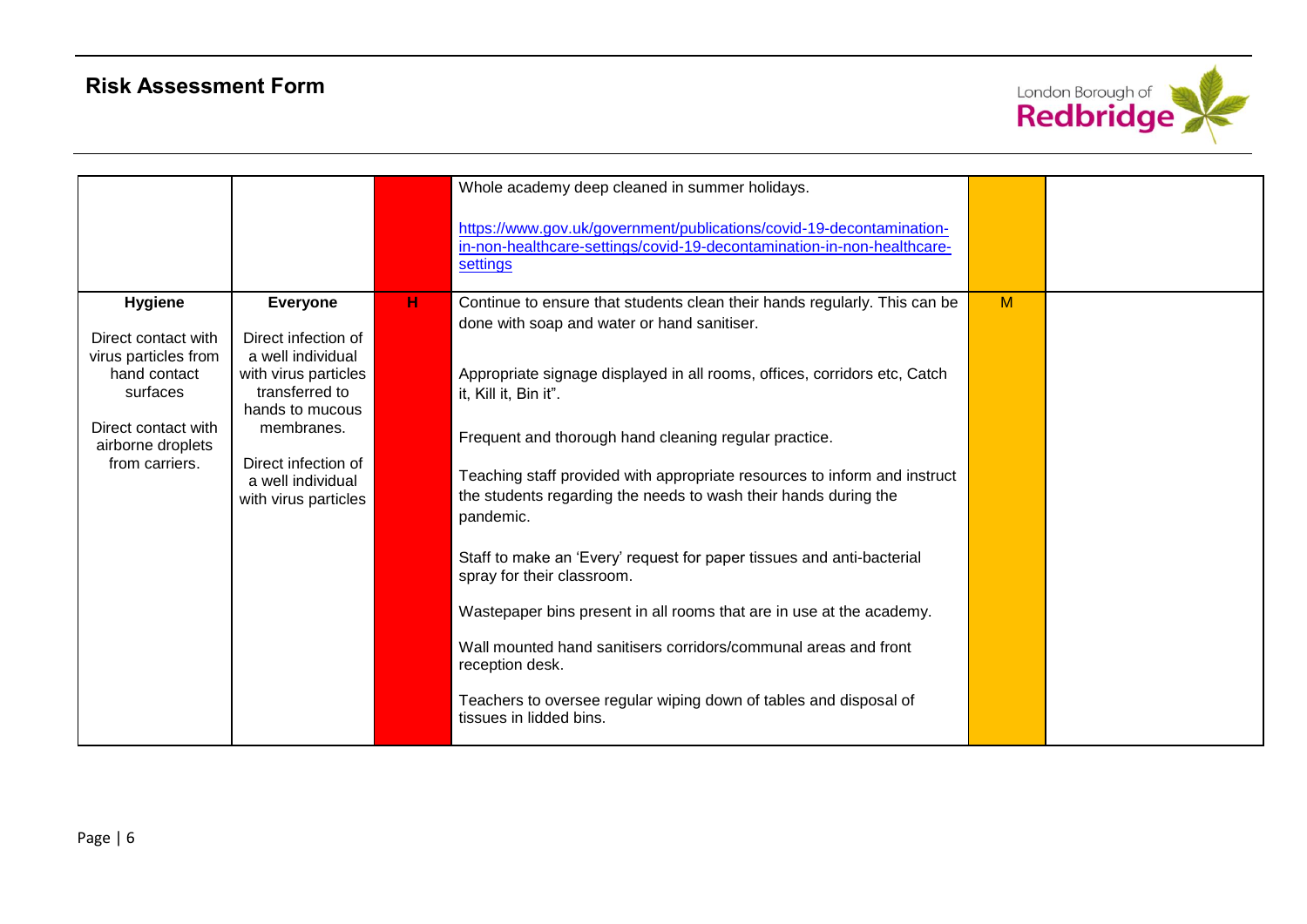

| Air flow /<br><b>Ventilation</b> | Everyone<br><b>Direct</b><br>transmission of<br>virus from carriers<br>to well individuals | н | The DFE have rolled out one carbon dioxide (CO2) monitors for every<br>two teaching rooms to the academy so we can quickly identify where<br>ventilation may need to be improved. Monitors will be rotated on a half<br>termly basis.<br>High $CO2$ levels in a room are not a direct proxy for infection risk. $CO2$<br>monitors are intended to help identify areas that are poorly ventilated, so<br>that the academy can explore what steps to take to improve ventilation.<br>There is no need to stop using the room. The academy has identified<br>poorly ventilated spaces as part of this risk assessment and as a result<br>the 6th form study room (1st floor MT house) and P32 will not be used<br>from Monday 1st November 2021. Longer-terms plans for increased<br>airflow is currently being investigated.<br>Mechanical ventilation is a system that uses a fan to draw fresh air or<br>extract air from a room. The academy has split air con units that do not<br>bring in fresh air from outside. It is not possible to adjust to full fresh air<br>therefore systems should be operated as normal as long as they are<br>within a single room and supplemented by an outdoor air supply.<br>Mechanical ventilation systems are maintained in accordance with the<br>manufacturers' recommendations.<br>To improve fresh air flow staff must:<br>Open windows (in cooler weather windows should be opened<br>just enough to provide constant background ventilation, and<br>opened more fully during breaks to purge the air in the space)<br>Open internal doors to assist with creating a throughput of air<br>natural ventilation - if necessary external opening doors may<br>also be used (as long as they are not fire doors and where safe<br>to do so).<br>Providing flexibility to allow additional, suitable indoor clothing. | M | The Academy's application<br>to the DFE for 2 air cleaning<br>units was rejected. The<br>Academy has purchased 2<br>air filters from the<br>marketplace - Dyson Pure<br>Cool Formaldehyde - TP09<br>Model: Dyson Pure Cool<br>Formaldehyde - TP09<br>Air cleaning units, when used<br>properly, can help reduce<br>airborne contaminants in a<br>poorly ventilated space,<br>including viruses like COVID-<br>19. However, it should be<br>noted that they are not a<br>substitute for ventilation and<br>should never be used as a<br>reason to reduce ventilation. |
|----------------------------------|--------------------------------------------------------------------------------------------|---|-------------------------------------------------------------------------------------------------------------------------------------------------------------------------------------------------------------------------------------------------------------------------------------------------------------------------------------------------------------------------------------------------------------------------------------------------------------------------------------------------------------------------------------------------------------------------------------------------------------------------------------------------------------------------------------------------------------------------------------------------------------------------------------------------------------------------------------------------------------------------------------------------------------------------------------------------------------------------------------------------------------------------------------------------------------------------------------------------------------------------------------------------------------------------------------------------------------------------------------------------------------------------------------------------------------------------------------------------------------------------------------------------------------------------------------------------------------------------------------------------------------------------------------------------------------------------------------------------------------------------------------------------------------------------------------------------------------------------------------------------------------------------------------------------------------------------------------------------------------|---|----------------------------------------------------------------------------------------------------------------------------------------------------------------------------------------------------------------------------------------------------------------------------------------------------------------------------------------------------------------------------------------------------------------------------------------------------------------------------------------------------------------------------------------------------------------------|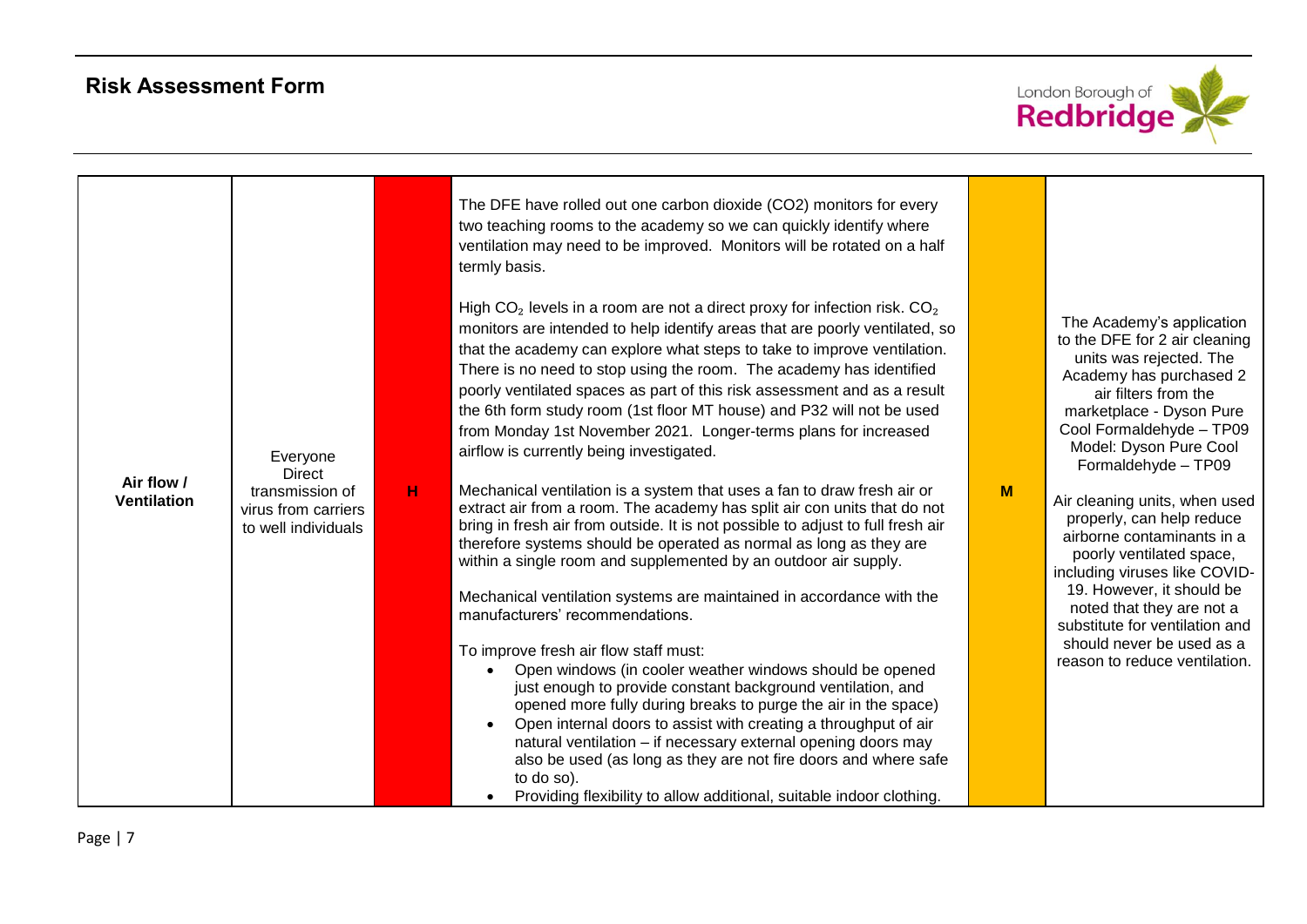

|  | Staff should balance the need for increased ventilation while maintaining<br>a comfortable temperature. Staff and students to wear warm outdoor<br>clothing and rearrange furniture and seating plans where possible to<br>avoid direct drafts.                              |  |
|--|------------------------------------------------------------------------------------------------------------------------------------------------------------------------------------------------------------------------------------------------------------------------------|--|
|  | The risk of transmission through the use of ceiling and desk fans is<br>extremely low providing there is good ventilation in the area it is being<br>used, preferably provided by fresh air.                                                                                 |  |
|  | Heating should be used as necessary to ensure comfort levels are<br>maintained particularly in occupied spaces. If temperatures are<br>particularly low, the academy will consider intermittent opening of<br>windows and doors for at least five minutes in every 20 or 30. |  |
|  | Air Vent contractors (Nixon Farrow) advises that it is ok to use the<br>heating system in FEDS office which omits heat through the air vent<br>system). Windows to be opened to ensure some fresh air is circulating<br>and making sure it is turned off at night.           |  |
|  | During the summer, desk or ceiling fans can be used provided the area<br>is well ventilated but they should not be used in poorly ventilated areas.                                                                                                                          |  |
|  | Comprehensive advice on how to improve ventilation in our setting is<br>available from PHE, HSE, and DfE.                                                                                                                                                                    |  |
|  | For any further queries about CO2 monitors, the academy will call the<br>DfE coronavirus helpline<br>Telephone: 0800 046 8687<br>Monday to Friday, 8am to 6pm                                                                                                                |  |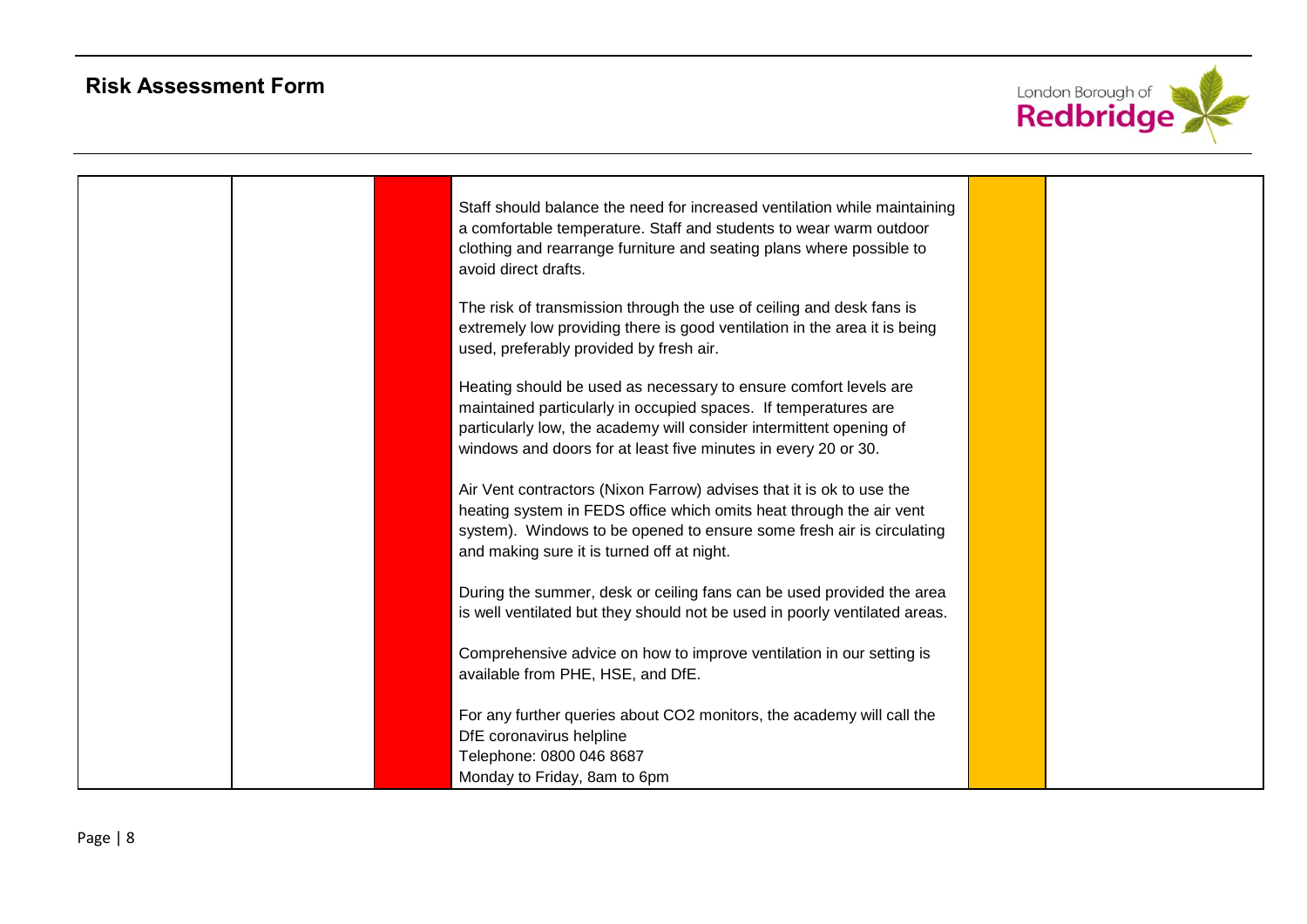

|                        |   | For any problems with deliveries, please contact the supplier, Rexel,       |   |  |
|------------------------|---|-----------------------------------------------------------------------------|---|--|
|                        |   | directly on 0330 0450 606. Lines are open Monday to Friday from 7am to      |   |  |
|                        |   | 7pm.                                                                        |   |  |
|                        |   |                                                                             |   |  |
|                        |   | The Health and Safety Executive guidance on air conditioning and            |   |  |
|                        |   | ventilation during the COVID-19 pandemic and CIBSE COVID-19 advice          |   |  |
|                        |   | provides more information.                                                  |   |  |
|                        |   |                                                                             |   |  |
|                        |   | Air cleaning marketplace                                                    |   |  |
|                        |   | https://find-dfe-approved-framework.service.gov.uk/list/air-                |   |  |
|                        |   | cleaning?utm_source=27%20January%202022%20C19&utm_medium=                   |   |  |
|                        |   | Daily%20Email%20C19&utm_campaign=DfE%20C19                                  |   |  |
|                        |   |                                                                             |   |  |
|                        |   | Rexel - 0330 0450 606                                                       |   |  |
|                        |   | If anyone in the academy develops COVID-19 symptoms, however mild,          |   |  |
|                        |   | they will be sent home to isolate.                                          |   |  |
|                        |   |                                                                             |   |  |
|                        |   | For everyone with symptoms, they should avoid using public transport        |   |  |
|                        |   | and, wherever possible, be collected by a member of their family or         |   |  |
|                        |   | household.                                                                  |   |  |
|                        |   | If a student is awaiting collection, they should be left in a room on their |   |  |
|                        |   | own if possible and safe to do so. A window should be opened for fresh      |   |  |
| <b>Managing Covid-</b> |   | air ventilation if possible.                                                |   |  |
| 19 in school           | H |                                                                             | M |  |
|                        |   | Appropriate PPE should also be used if close contact is necessary. A        |   |  |
|                        |   | face mask should be worn by the first aider/supervising adult if a          |   |  |
|                        |   | distance of 2 metres cannot be maintained. If contact with the student or   |   |  |
|                        |   | other person is necessary, then gloves, an apron and a face mask            |   |  |
|                        |   | should be worn by the first aider/supervising adult. If a risk assessment   |   |  |
|                        |   | determines that there is a risk of splashing to the eyes, for example from  |   |  |
|                        |   | coughing, spitting, or vomiting, then eye protection should also be worn.   |   |  |
|                        |   | Any PPE used will be disposed of bin liners, triple bagged in a lidded bin. |   |  |
|                        |   |                                                                             |   |  |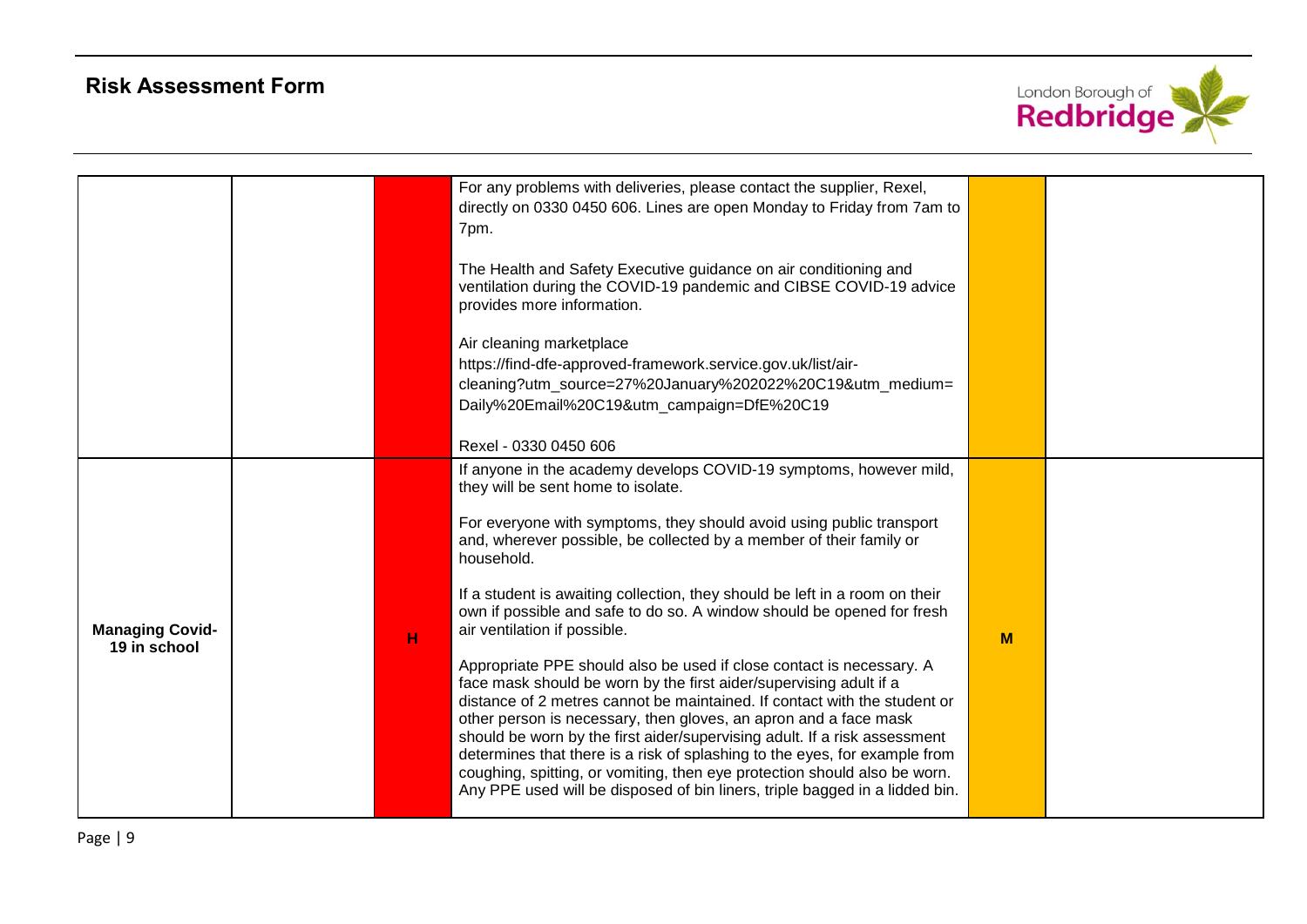

|                                                                                              |                                                                                                                |             | Everyone must wash their hands thoroughly for 20 seconds with soap<br>and running water or use hand sanitiser after any contact with someone<br>who is unwell.<br>The area around the person with symptoms must be cleaned after they<br>have left to reduce the risk of passing the infection on to other people.<br>Parents should be contacted, and the student collected as soon as<br>possible.<br>If a bathroom is required for the isolated person - they shall use a<br>separate bathroom to other people if possible. If not, the bathroom<br>should be cleaned and disinfected using standard cleaning products<br>before being used by anyone else. |  |
|----------------------------------------------------------------------------------------------|----------------------------------------------------------------------------------------------------------------|-------------|----------------------------------------------------------------------------------------------------------------------------------------------------------------------------------------------------------------------------------------------------------------------------------------------------------------------------------------------------------------------------------------------------------------------------------------------------------------------------------------------------------------------------------------------------------------------------------------------------------------------------------------------------------------|--|
|                                                                                              |                                                                                                                |             | Any members of staff who have helped someone with symptoms do not<br>need to go home to self-isolate unless they have been identified as a                                                                                                                                                                                                                                                                                                                                                                                                                                                                                                                     |  |
|                                                                                              |                                                                                                                |             | close contact.                                                                                                                                                                                                                                                                                                                                                                                                                                                                                                                                                                                                                                                 |  |
| Contact with<br>Individuals who are<br>unwell with COVID<br>19 - Visitors and<br>contractors | <b>Visitors/Contract</b><br><b>ors</b><br><b>Direct</b><br>transmission of<br>the virus to well<br>individuals | $\mathbf H$ | All routine maintenance visits and statutory inspections to continue.<br>All visitors to sanitise hands on entry.<br>All visitors and contractors who will access the academy beyond<br>reception will be asked to sign in, and confirm they (or their household)<br>are not suffering from COVID 19 like symptoms or in the recovery phase.<br>Any visitor or contractor admitting that they have symptoms will not be<br>admitted to the academy and asked to leave.<br>Signing in scan unit will capture:                                                                                                                                                   |  |
|                                                                                              |                                                                                                                |             | The name of the visitor<br>Contact phone number for each visitor, or for the lead member of<br>a group of people<br>Date of visit, arrival time and departure time<br>Staff member assigned to the visitor                                                                                                                                                                                                                                                                                                                                                                                                                                                     |  |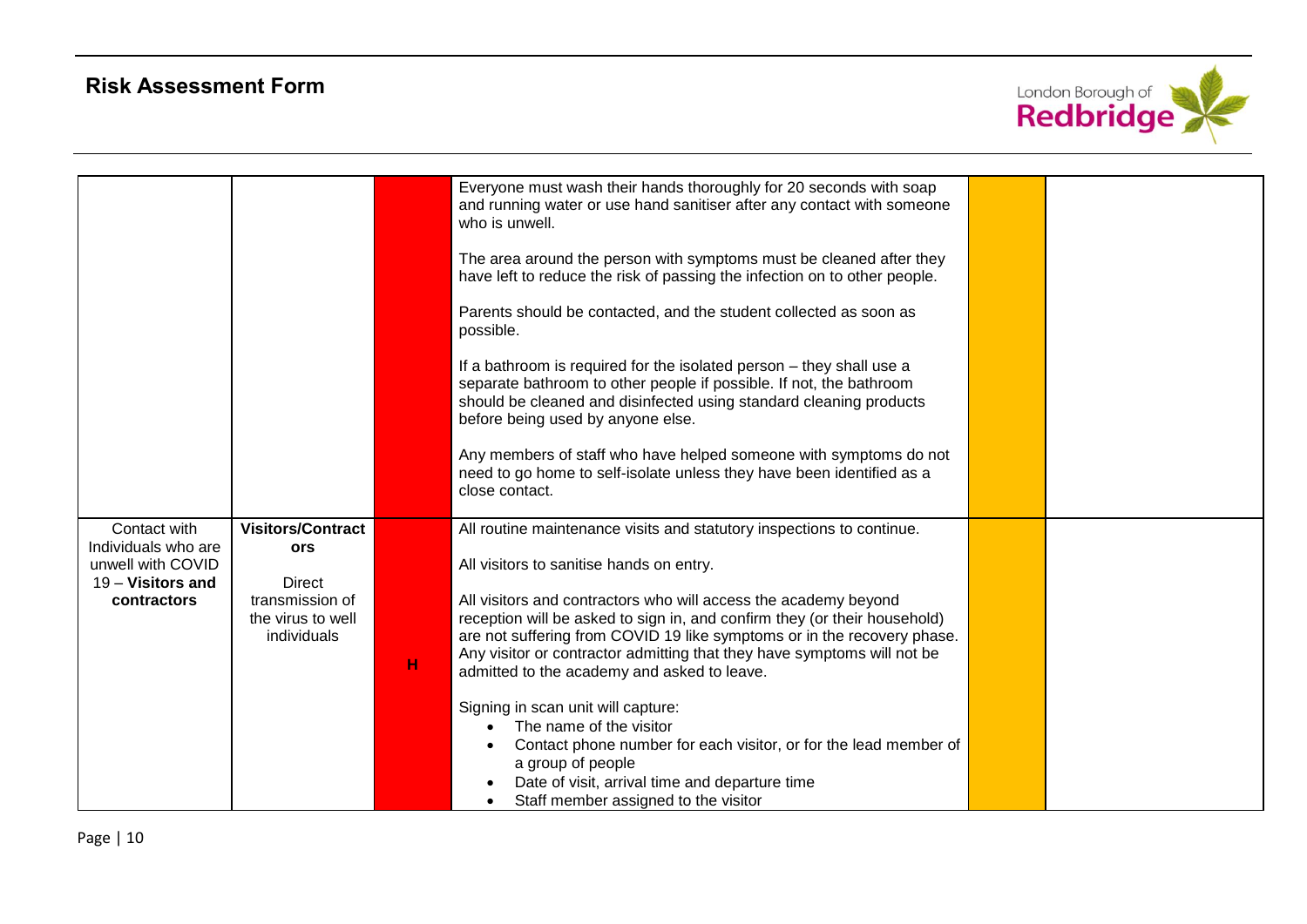

|                                                                                                                      |                                            |   | There are wall mounted hand dispensers available throughout the<br>academy and regular cleaning of touchpoints throughout the day.                                                                                                                                                                                                                                                                                                                                                                                                                                                                                                                                                                                                                                                                                                                                                                                                                                                                                                                                                                                                                      |   |  |
|----------------------------------------------------------------------------------------------------------------------|--------------------------------------------|---|---------------------------------------------------------------------------------------------------------------------------------------------------------------------------------------------------------------------------------------------------------------------------------------------------------------------------------------------------------------------------------------------------------------------------------------------------------------------------------------------------------------------------------------------------------------------------------------------------------------------------------------------------------------------------------------------------------------------------------------------------------------------------------------------------------------------------------------------------------------------------------------------------------------------------------------------------------------------------------------------------------------------------------------------------------------------------------------------------------------------------------------------------------|---|--|
| Contact with<br>Individuals who are<br>unwell with COVID<br>$19 -$ Contact with<br>parents                           | <b>Staff</b>                               | н | Contact with parents/carers should be limited except for at the beginning<br>and end of school day.<br>Any other meetings with parents/carers will need to be arranged via the<br>SLT so that they can ensure that the meeting can be held in a safe<br>environment.                                                                                                                                                                                                                                                                                                                                                                                                                                                                                                                                                                                                                                                                                                                                                                                                                                                                                    | M |  |
| <b>Contact with</b><br>Individuals who<br>are unwell with<br>$COVID 19 -$<br>Vulnerable students<br>and young people | Vulnerable<br>students and<br>young people | н | EHC reviewed by senior management team and individual risk<br>assessments have been carried out.<br>LSA's available to support students with an EHCP.<br>Specialists, therapists, clinicians and other support staff for students with<br>SEND to provide interventions as usual.<br>Appropriate support is made available for students with SEND. Teaching<br>assistants and specialist staff from both within and outside the academy<br>can work with students in different classes or year groups.<br>Where vulnerable students are absent, the academy will:<br>follow up with the parent or carer, working with the local authority<br>and social worker (where applicable), to explore the reason for<br>absence and discuss their concerns<br>encourage the student to attend the academy, working with the<br>local authority and social worker (where applicable), particularly<br>where the social worker agrees that the student's attendance<br>would be appropriate<br>focus the discussions on the welfare of the student and ensuring<br>that the student is able to access appropriate education and<br>support while they are at home |   |  |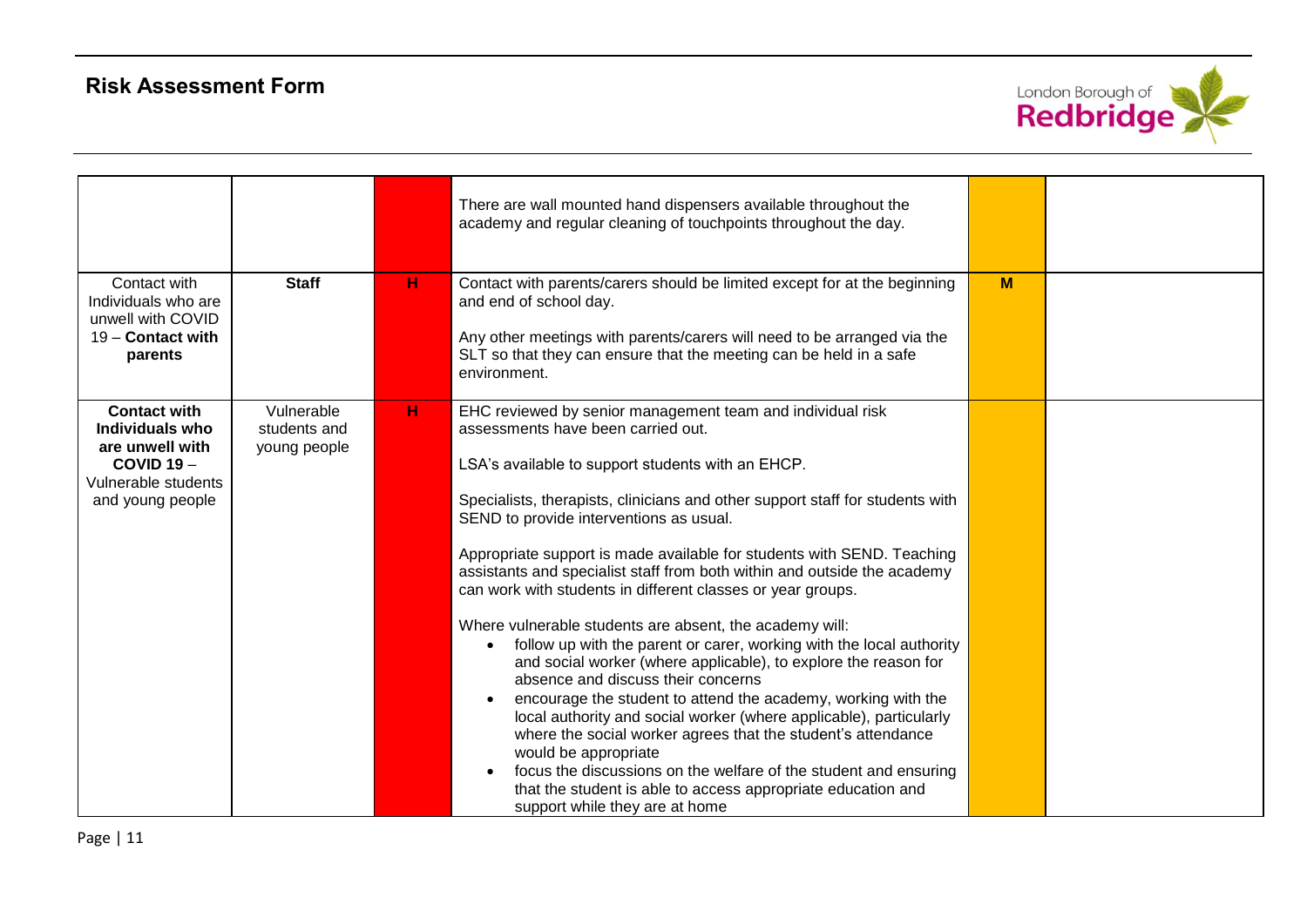

|                                                                                                                      |                              |   | have in place procedures to maintain contact, ensure they are<br>able to access remote education support, as required, and<br>regularly check if they are doing so<br>If the academy has to temporarily stop onsite provision on public health<br>advice, they will discuss alternative arrangements for vulnerable<br>students with the local authority.                                                                                                                                                                                                                                                                                                                                                                                                                                                                                                                                                                                                                                                      |   |  |
|----------------------------------------------------------------------------------------------------------------------|------------------------------|---|----------------------------------------------------------------------------------------------------------------------------------------------------------------------------------------------------------------------------------------------------------------------------------------------------------------------------------------------------------------------------------------------------------------------------------------------------------------------------------------------------------------------------------------------------------------------------------------------------------------------------------------------------------------------------------------------------------------------------------------------------------------------------------------------------------------------------------------------------------------------------------------------------------------------------------------------------------------------------------------------------------------|---|--|
| Contact with<br>Individuals who are<br>unwell with COVID<br>$19 -$<br><b>Travel and</b><br>quarantine                | <b>Staff and</b><br>students | н | All students and staff travelling to England must adhere to government<br>travel advice in travel to England from another country during<br>coronavirus (COVID-19).<br>Staff bike shed available. Anyone using the bike shed does so at their<br>own risk and will need to use their own bike chain and lock. Bike to work<br>scheme in place for all staff.                                                                                                                                                                                                                                                                                                                                                                                                                                                                                                                                                                                                                                                   | M |  |
| Contact with<br>Individuals who are<br>unwell with COVID<br>$19 -$<br>Overseas /<br>domestic /<br>residential travel | <b>Staff and</b><br>students | H | Educational and residential visits can resume.<br>Any educational day visits must be conducted in line with relevant<br>COVID-19 secure guidelines and regulations in place at that time.<br>The academy will consider whether to go ahead with planned<br>international educational visits, recognising the risk of disruption to<br>education resulting from the need to isolate and test on arrival back into<br>the UK.<br>The academy will speak to either the visit provider, commercial<br>insurance company, or the risk protection arrangement (RPA) to assess<br>the protection available.<br>The academy will undertake full and thorough risk assessments in<br>relation to all educational visits and ensure that any public health advice,<br>such as hygiene and ventilation requirements, is included as part of that<br>risk assessment. General guidance about educational visits is available<br>and is supported by specialist advice from the Outdoor Education<br>Advisory Panel (OEAP). | M |  |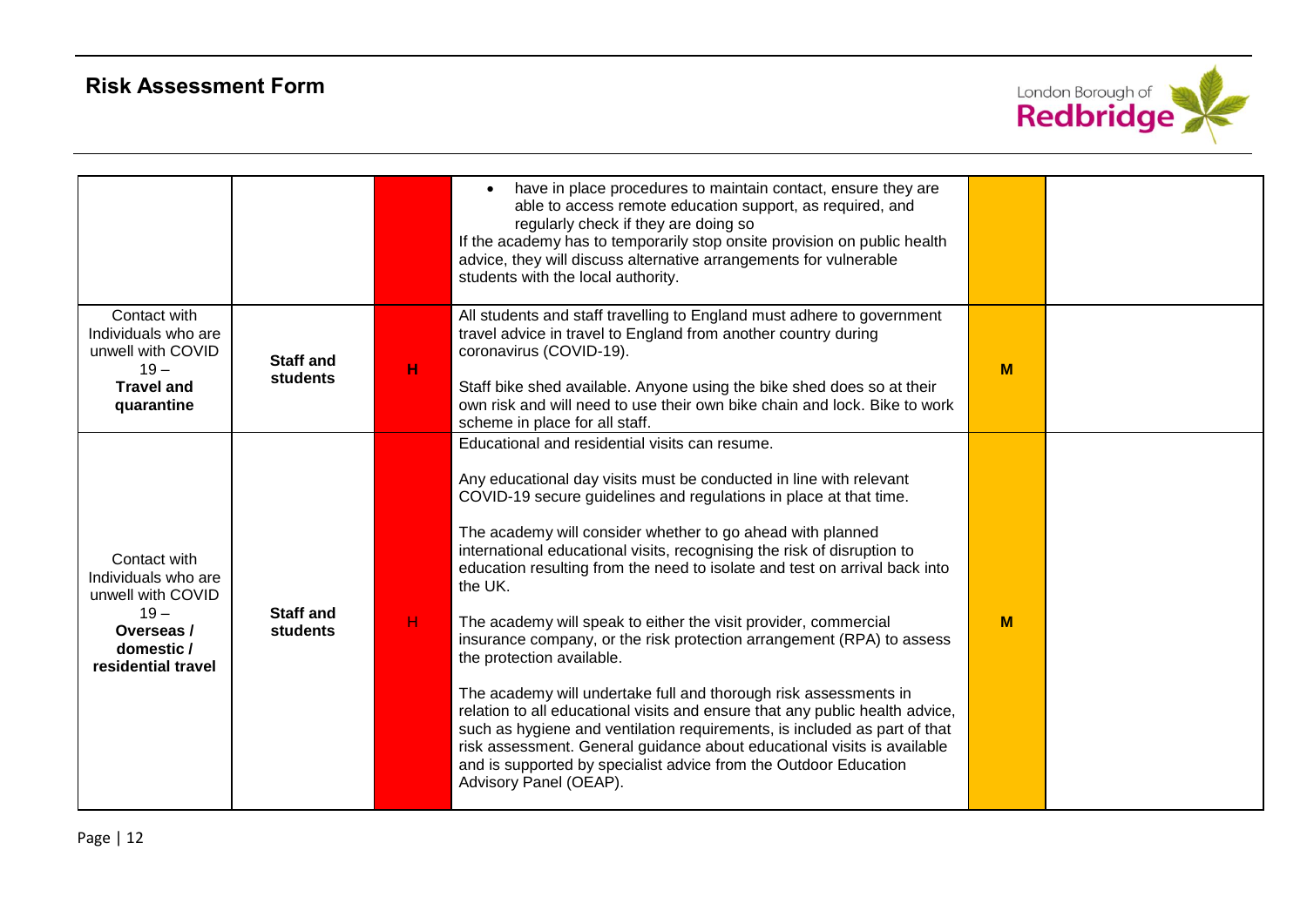

|                                                          |                                        |    | The academy will continue to provide free school meal support to any                                                                           |   |  |
|----------------------------------------------------------|----------------------------------------|----|------------------------------------------------------------------------------------------------------------------------------------------------|---|--|
|                                                          |                                        |    | students who are eligible for benefits-related free school meals and who<br>are learning at home during term time.                             |   |  |
| Contact with<br>Individuals who are<br>unwell with COVID |                                        |    | The academy no longer needs to make alternative arrangements to<br>avoid mixing at lunch.                                                      |   |  |
| $19 -$<br>School meals /<br>Catering / dining            | <b>Students</b>                        | н  | Grab and Go items held behind the counter and given out upon request<br>by the catering team.                                                  | M |  |
| hall                                                     |                                        |    | Caterlink staff to wipe down tables after each setting.                                                                                        |   |  |
|                                                          |                                        |    | Students / consumers to wash their hands or use hand sanitiser before<br>(or upon) entering the dining areas.                                  |   |  |
| Contact with                                             | <b>Staff</b>                           | н. | Supply teachers, peripatetic teachers and/or other temporary staff can                                                                         | M |  |
| Individuals who are                                      | <b>Direct</b>                          |    | move between schools.                                                                                                                          |   |  |
| unwell with COVID<br>$19 -$                              | transmission of<br>virus from carriers |    | Those individuals will be expected to comply with the academy's risk<br>assessment.                                                            |   |  |
| Supply teachers,                                         | to well individuals                    |    |                                                                                                                                                |   |  |
| peripatetic<br>teachers and/or                           |                                        |    | The academy will ensure that all temporary staff have access to the<br>information on the safety arrangements and ensure that this is provided |   |  |
| other temporary                                          |                                        |    | as soon as possible after the booking is confirmed.                                                                                            |   |  |
| staff                                                    |                                        |    |                                                                                                                                                |   |  |
| <b>Failure to maintain</b>                               | <b>Staff/Students</b>                  | н. | Outdoor sports prioritised where possible, and large indoor spaces used                                                                        | M |  |
| of social                                                |                                        |    | where it is not, maximising natural ventilation flows (through opening                                                                         |   |  |
| distancing                                               | <b>Risk from</b>                       |    | windows and doors or using air conditioning systems wherever possible).                                                                        |   |  |
| requirement                                              | environmental                          |    |                                                                                                                                                |   |  |
| Social Contact -                                         | exposure,                              |    | Students to arrive in their P.E. kit.                                                                                                          |   |  |
| Physical education                                       | exposure to                            |    |                                                                                                                                                |   |  |
| (PE) and Indoor                                          | persons,<br>transmission from          |    |                                                                                                                                                |   |  |
| Gym                                                      | touching                               |    |                                                                                                                                                |   |  |
|                                                          |                                        |    |                                                                                                                                                |   |  |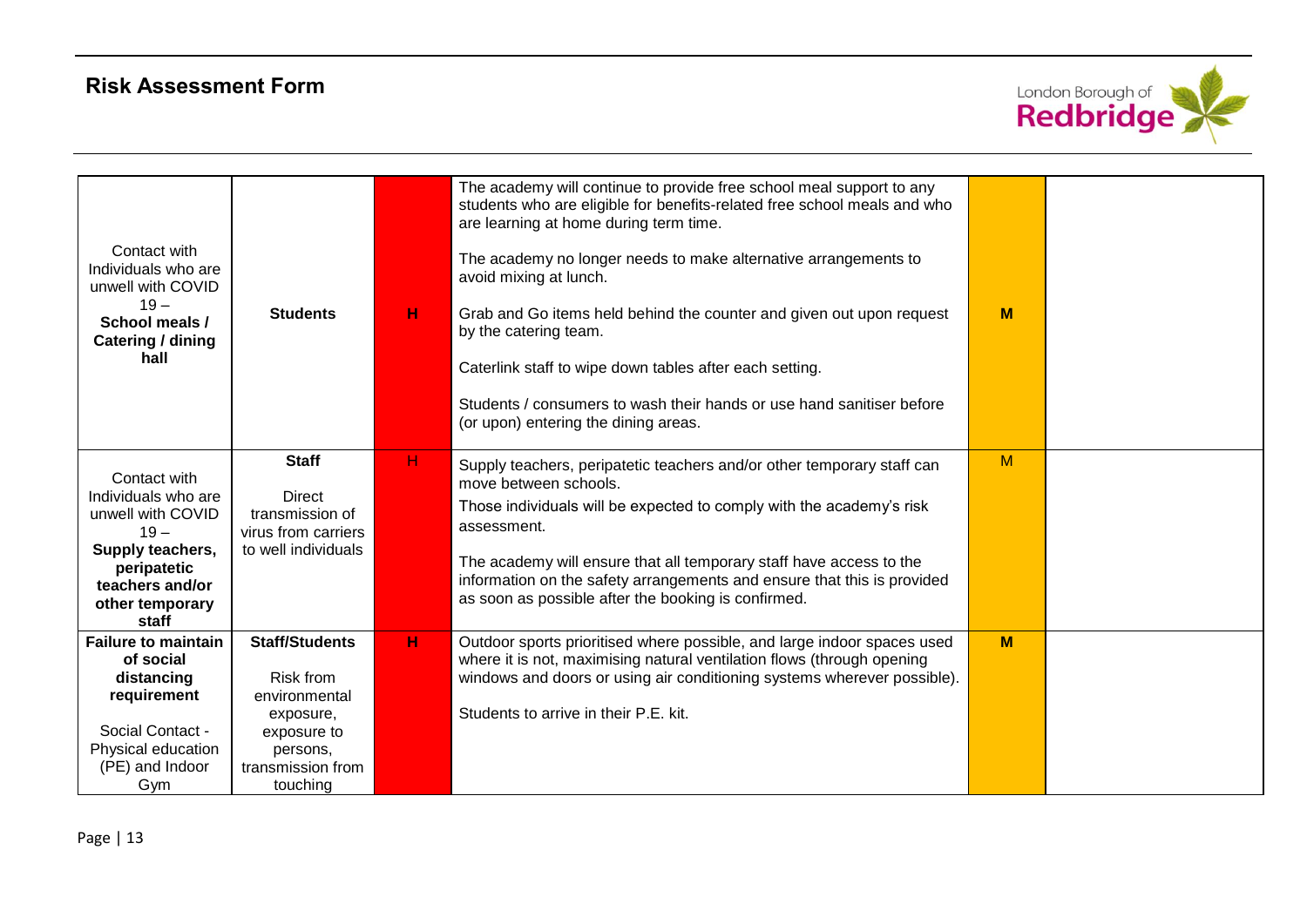

|                                                                                                                                                                                                                     | contaminated<br>objects<br><b>Direct</b><br>transmission of<br>virus from carriers<br>to well individuals               |       |                                                                                                                                                                                                                                                                                                        |   |  |
|---------------------------------------------------------------------------------------------------------------------------------------------------------------------------------------------------------------------|-------------------------------------------------------------------------------------------------------------------------|-------|--------------------------------------------------------------------------------------------------------------------------------------------------------------------------------------------------------------------------------------------------------------------------------------------------------|---|--|
| Failure to maintain<br>of social distancing<br>requirement<br>Library                                                                                                                                               | <b>Staff</b><br>Direct<br>transmission of<br>virus from carriers<br>to well individuals                                 | H     | Students to sanitise their hands on entry.<br>Student numbers restricted to 50 students at any one time.                                                                                                                                                                                               |   |  |
| <b>Failure to maintain</b><br>of social<br>distancing<br>requirement<br><b>Social contact</b><br>After school/ extra-<br>curricular provision<br>Detentions/wrap<br>around<br>provision/Lettings/B<br>reakfast club | Staff / Students /<br><b>Visitors</b><br><b>Direct</b><br>transmission of<br>virus from carriers<br>to well individuals | $H$ . | All parents may access wraparound and extra-curricular provision,<br>without any restrictions on the reasons for which they may attend.                                                                                                                                                                | M |  |
| <b>Psychological /</b><br><b>Student Wellbeing</b>                                                                                                                                                                  | <b>Students</b>                                                                                                         | H     | Pastoral support continuing.<br>Guide sheet/leaflet available for staff on how to support students adjust<br>back into school.<br>Students can browse the academy's website in the section 'parents<br>support/ for sources of advice and documents detailing the safety<br>measures we have in place. | M |  |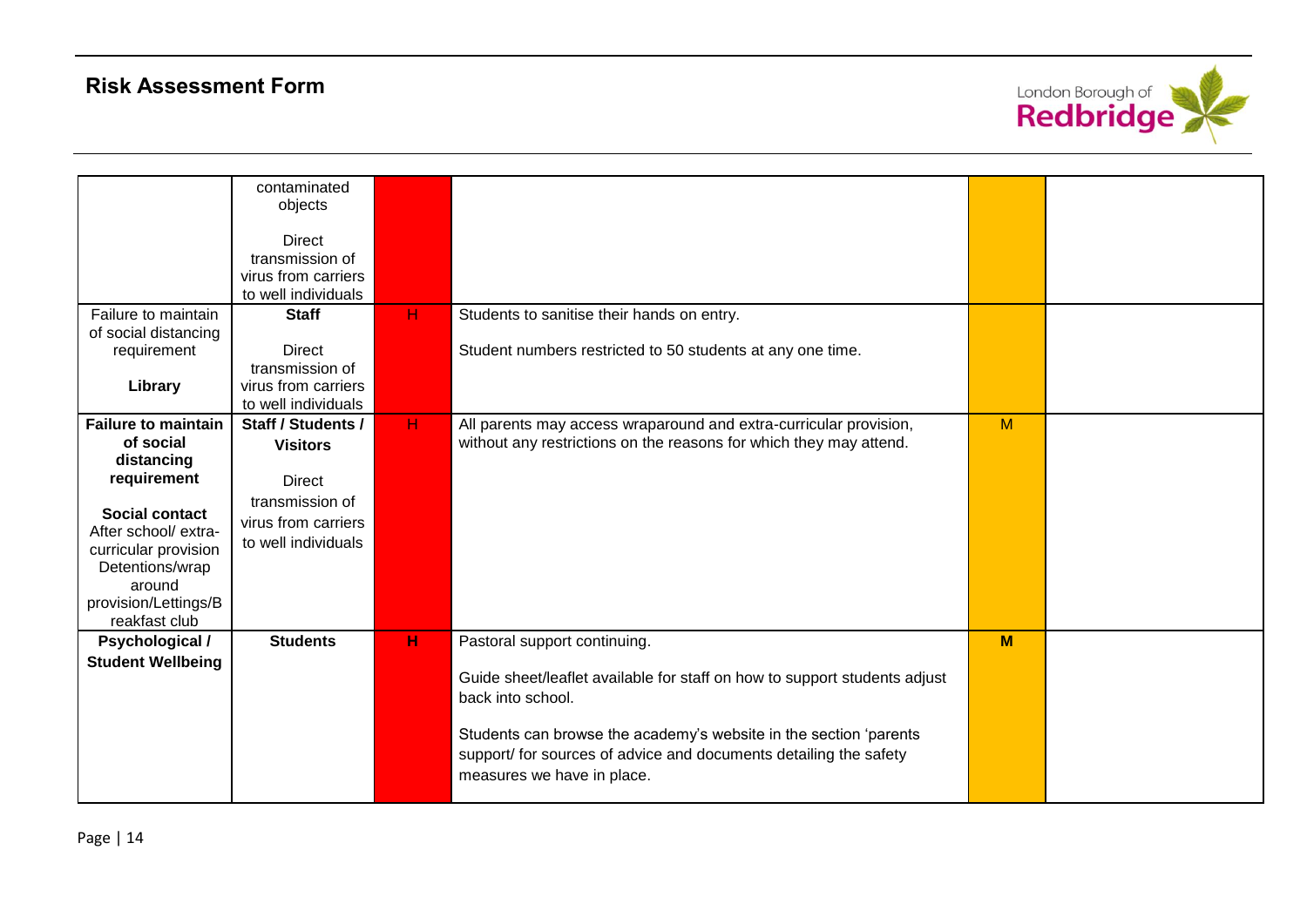

|                                           |                                                                                                                                                                                   |    | Covid Safety PSHE slides.<br>The academy is in the process of the achieving the Wellbeing Award for<br>Schools (WAS) and will have our verification visit in March 2022.                                                                                                                                                                                                                                                                                                                                                                                                                                                                                                                      |   |  |
|-------------------------------------------|-----------------------------------------------------------------------------------------------------------------------------------------------------------------------------------|----|-----------------------------------------------------------------------------------------------------------------------------------------------------------------------------------------------------------------------------------------------------------------------------------------------------------------------------------------------------------------------------------------------------------------------------------------------------------------------------------------------------------------------------------------------------------------------------------------------------------------------------------------------------------------------------------------------|---|--|
| Psychological /<br><b>Staff Wellbeing</b> | All staff<br>Workload Impacts<br>of the developing<br>pandemic and<br>organisations<br>response<br>Stress and<br>anxiety arising<br>through<br>uncertainty and<br>lack of control | н  | All staff stay connected via google meet and the newsletter to avoid risks<br>of isolation.<br>All staff suspected of having the covid-19 can also contact Occupational<br>Health - Customer Service Team tel: 01142505365 or email<br>Medigoldcs5@medigold-health.com.<br>The Education Support Partnership provide a free helpline for school<br>staff and targeted support for mental health and wellbeing.<br>https://www.educationsupport.org.uk/<br>The academy is in the process of the achieving the Wellbeing Award for<br>Schools (WAS) and will have our verification visit in March 2022.<br>Shared distribution of workload regardless of roles to adapt to changing<br>demands. | M |  |
| <b>Working from</b><br>home               | <b>Staff</b><br>Upper limb<br>disorders, tired<br>eyes, headaches,<br>stress<br>Stress due to a<br>feeling of isolation                                                           | H. | All staff working from home need to ensure that they have assessed their<br>home environment to ensure that it is as safe and suitable for work as<br>possible.<br>Staff temporarily working from home because of Coronavirus do not<br>need to complete a display screen equipment workstation assessment,<br>however the academy has provided staff with guidance how to complete<br>a display screen assessment.<br>Staff should take regular breaks away from their computer/laptop. (E.g.<br>every hour) They should get up walk around and stretch.                                                                                                                                     | M |  |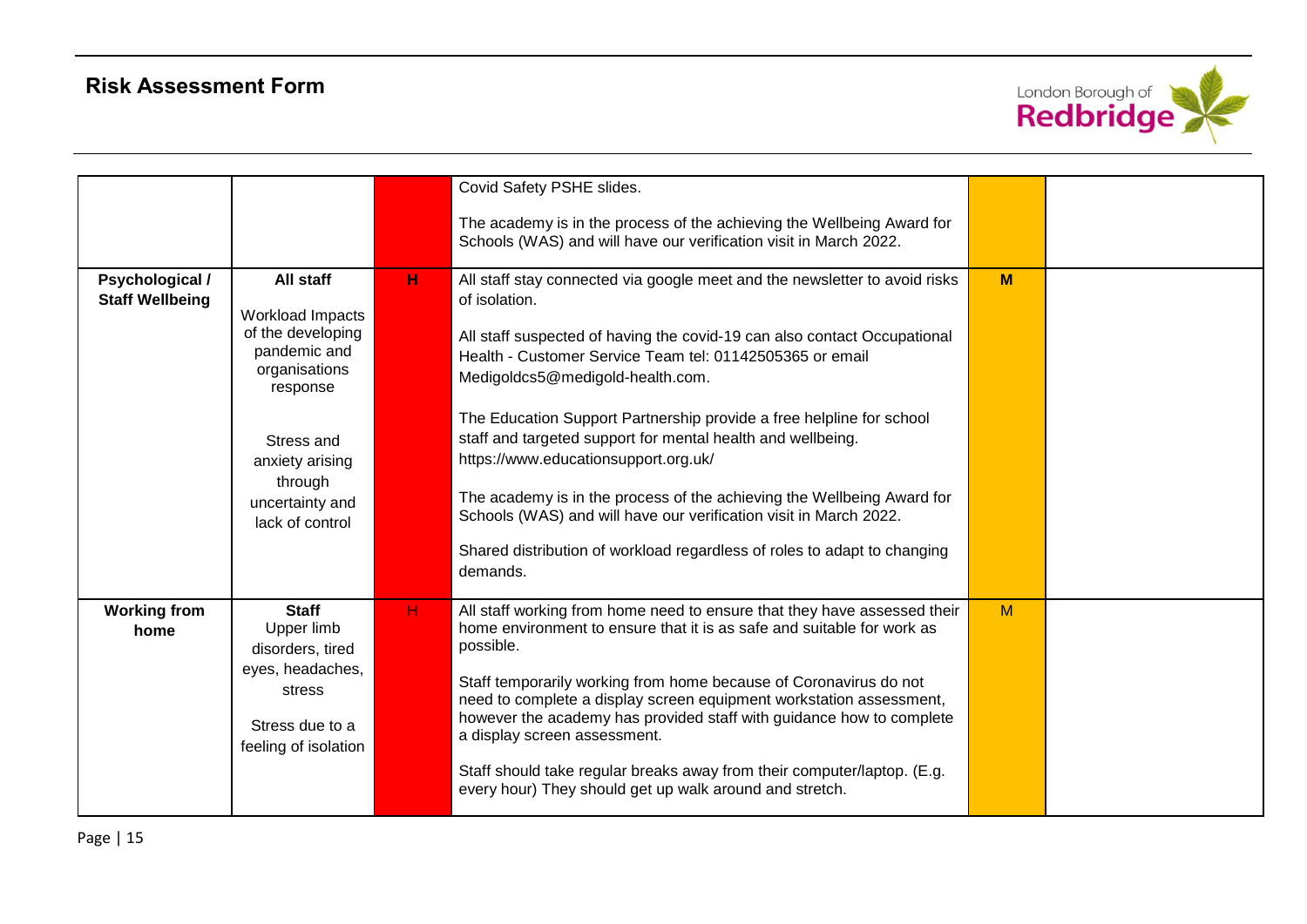

|                                                                                               |                                                                                                                                                                   |   | They should ensure that their computer screen/laptop screen is at a<br>comfortable height and distance to avoid neck and eye strain.<br>See link for further information:<br>https://www.hse.gov.uk/toolbox/workers/home.htm                                                                                                                                                                                                                                                                                                                  |   |  |
|-----------------------------------------------------------------------------------------------|-------------------------------------------------------------------------------------------------------------------------------------------------------------------|---|-----------------------------------------------------------------------------------------------------------------------------------------------------------------------------------------------------------------------------------------------------------------------------------------------------------------------------------------------------------------------------------------------------------------------------------------------------------------------------------------------------------------------------------------------|---|--|
| <b>Insufficient level</b><br>of staffing                                                      | <b>Staff/Students</b><br>Workload Impacts<br>of the developing<br>pandemic and<br>organisations<br>response<br>Not following the<br>2m social<br>distancing rules | н | Revert to remote working.                                                                                                                                                                                                                                                                                                                                                                                                                                                                                                                     | M |  |
| Contact with<br>Individuals who are<br>unwell with COVID<br>$19 -$<br><b>Remote education</b> | <b>Students</b>                                                                                                                                                   | н | Where appropriate, the academy will support those who need to self-<br>isolate because they have tested positive to work or learn from home if<br>they are well enough to do so.<br>The academy will provide remote education for all students if:<br>they have tested positive for COVID-19 but are well enough to<br>learn from home; or<br>attendance at their setting has been temporarily restricted<br>students who are abroad, and facing challenges to return due to<br>COVID-19 travel restrictions, for the period they are abroad. |   |  |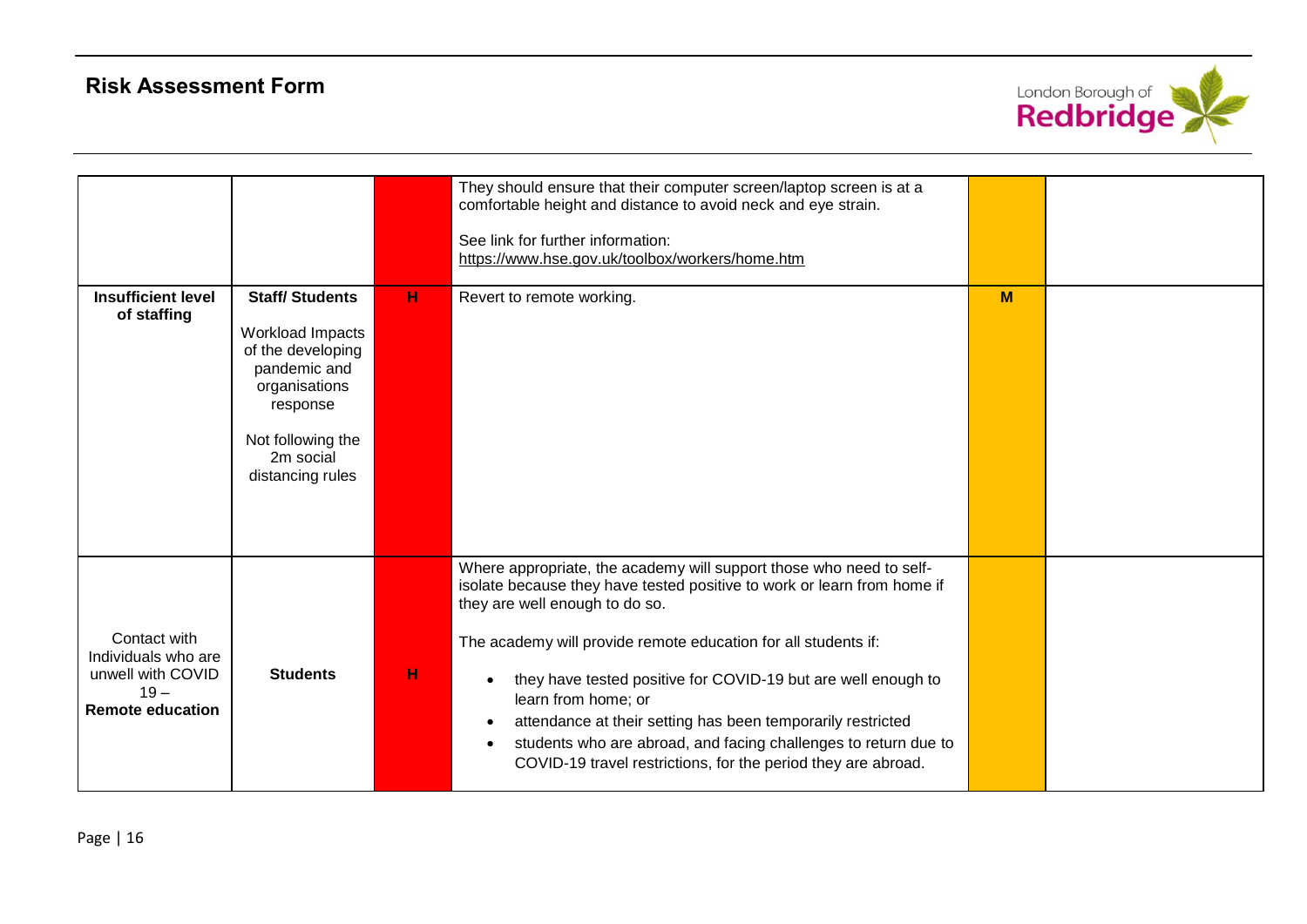

|                                        |            |   | The remote education provided will be equivalent in length to the core<br>teaching pupils would receive in school.<br>The academy will work collaboratively with families and put in place<br>reasonable adjustments so that students with special educational needs<br>and disabilities (SEND) can successfully access remote education.<br>Full expectations for remote education, support and resources can be<br>found on the get help with remote education service.                                                                                                                                                                                                                                                                                                                                                                                                                                                                                                                                                                                                                                                                                                  |   |  |
|----------------------------------------|------------|---|----------------------------------------------------------------------------------------------------------------------------------------------------------------------------------------------------------------------------------------------------------------------------------------------------------------------------------------------------------------------------------------------------------------------------------------------------------------------------------------------------------------------------------------------------------------------------------------------------------------------------------------------------------------------------------------------------------------------------------------------------------------------------------------------------------------------------------------------------------------------------------------------------------------------------------------------------------------------------------------------------------------------------------------------------------------------------------------------------------------------------------------------------------------------------|---|--|
| <b>RIDDOR reporting</b><br>of Covid-19 | <b>SLT</b> | н | The HSE guidance advises that employers (known as the 'responsible<br>person') "Should only make a report under RIDDOR when one of the<br>following circumstances applies:<br>An accident or incident at work has, or could have, led to the<br>$\bullet$<br>release or escape of coronavirus (SARS-CoV-2). This must be<br>reported as a dangerous occurrence.<br>A person at work (a worker) has been diagnosed as having<br>COVID-19 attributed to an occupational exposure to coronavirus.<br>This must be reported as a case of disease.<br>A worker dies as a result of occupational exposure to<br>coronavirus. This must be reported as a work-related death due<br>to exposure to a biological agent."<br>https://www.hse.gov.uk/coronavirus/riddor/index.htm?utm_source=hse.g<br>ov.uk&utm_medium=refferal&utm_campaign=coronavirus&utm_term=rid<br>dor&utm_content=news-page<br>https://www.hse.gov.uk/coronavirus/riddor/riddor-reporting-further-<br>guidance.htm#disease-law<br>https://www.hse.gov.uk/coronavirus/riddor/index.htm?utm_source=hse.g<br>ov.uk&utm_medium=refferal&utm_campaign=coronavirus&utm_term=rid<br>dor&utm_content=news-page#disease | M |  |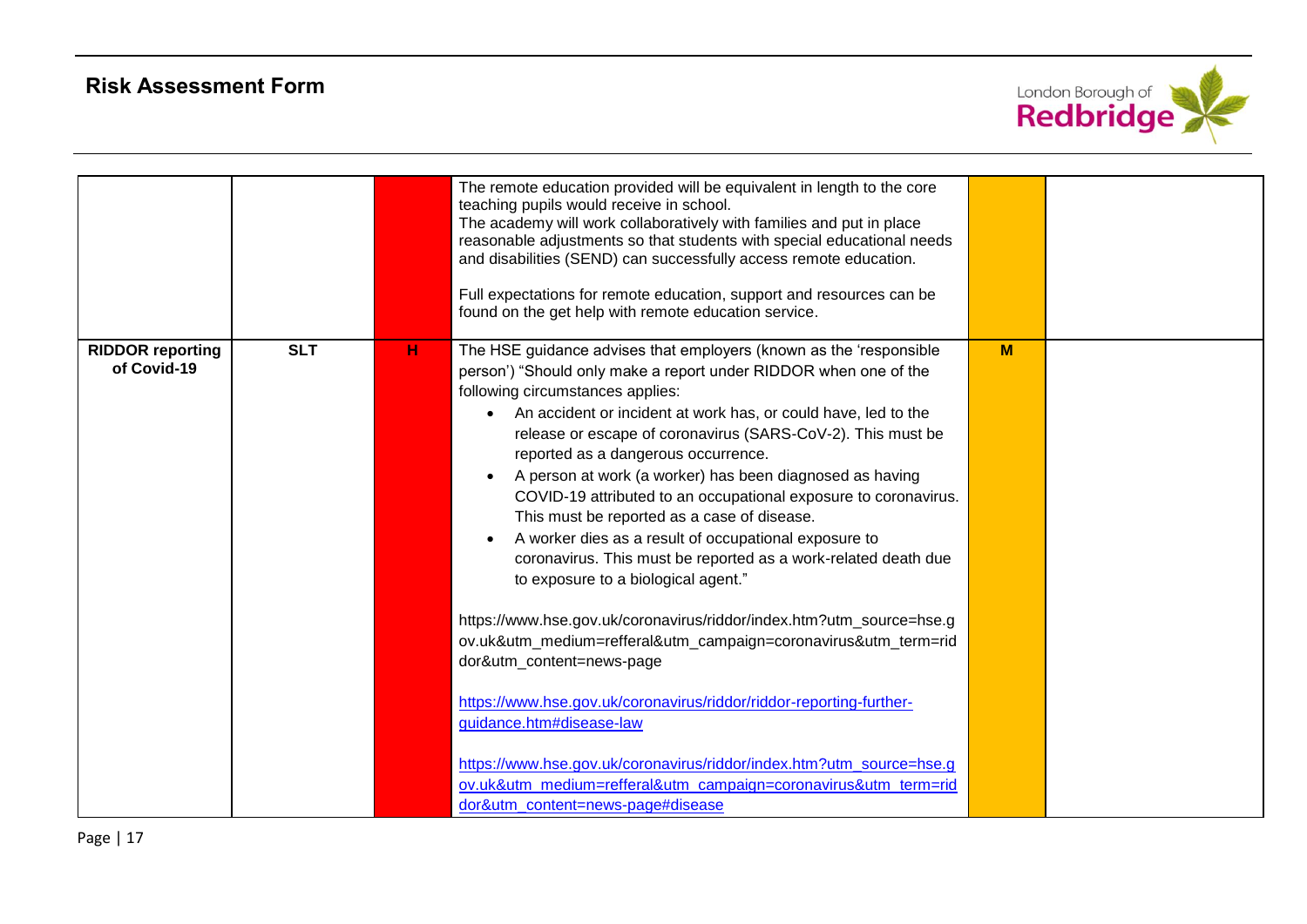

|                                           |                 |   | https://www.hse.gov.uk/coronavirus/riddor/index.htm?utm_source=hse.g<br>ov.uk&utm_medium=refferal&utm_campaign=coronavirus&utm_term=rid<br>dor&utm_content=news-page#death                                                                                                                          |   |  |
|-------------------------------------------|-----------------|---|-----------------------------------------------------------------------------------------------------------------------------------------------------------------------------------------------------------------------------------------------------------------------------------------------------|---|--|
| <b>Briefing staff</b>                     | <b>Staff</b>    | н | This risk assessment will be communicated to all staff.                                                                                                                                                                                                                                             | M |  |
|                                           |                 |   | It should be read and understood by all staff with a record kept as<br>evidence to demonstrate this sharing of knowledge was conducted, and<br>further updates and reminders during daily briefings.                                                                                                |   |  |
| <b>Concerns not</b><br>following accurate | <b>Everyone</b> | н | Academy website will be updated with useful links and advice.                                                                                                                                                                                                                                       | M |  |
| advice                                    |                 |   | Protocols for parents/carers will be sent which summarise and give them<br>links to government guidance and outline how they can help to keep their<br>children and our staff and the academy safe.                                                                                                 |   |  |
|                                           |                 |   | The academy receives regular updates from the DFE and Public<br>England circulated to all staff.                                                                                                                                                                                                    |   |  |
|                                           |                 |   | Regular updates from LB Redbridge Health, Safety and Welfare<br>Management team circulated to all staff. If the academy has any<br>concerns or difficulties with any of the above, the academy will contact<br>corporatehealthandsafety@redbridge.gov.uk and / or<br>Anita.Harvey@redbridge.gov.uk. |   |  |
|                                           |                 |   | Redbridge Community Contact Tracing Team (CT team), Colin Stewart,<br>Contact Number: 0208 708 3708, Email:<br>colin.stewart@redbridge.gov.uk, Mobile: 07762 764759.                                                                                                                                |   |  |
|                                           |                 |   | Academy contact: Maxine Ferris-Appiah: mferris-appiah@tpc.academy                                                                                                                                                                                                                                   |   |  |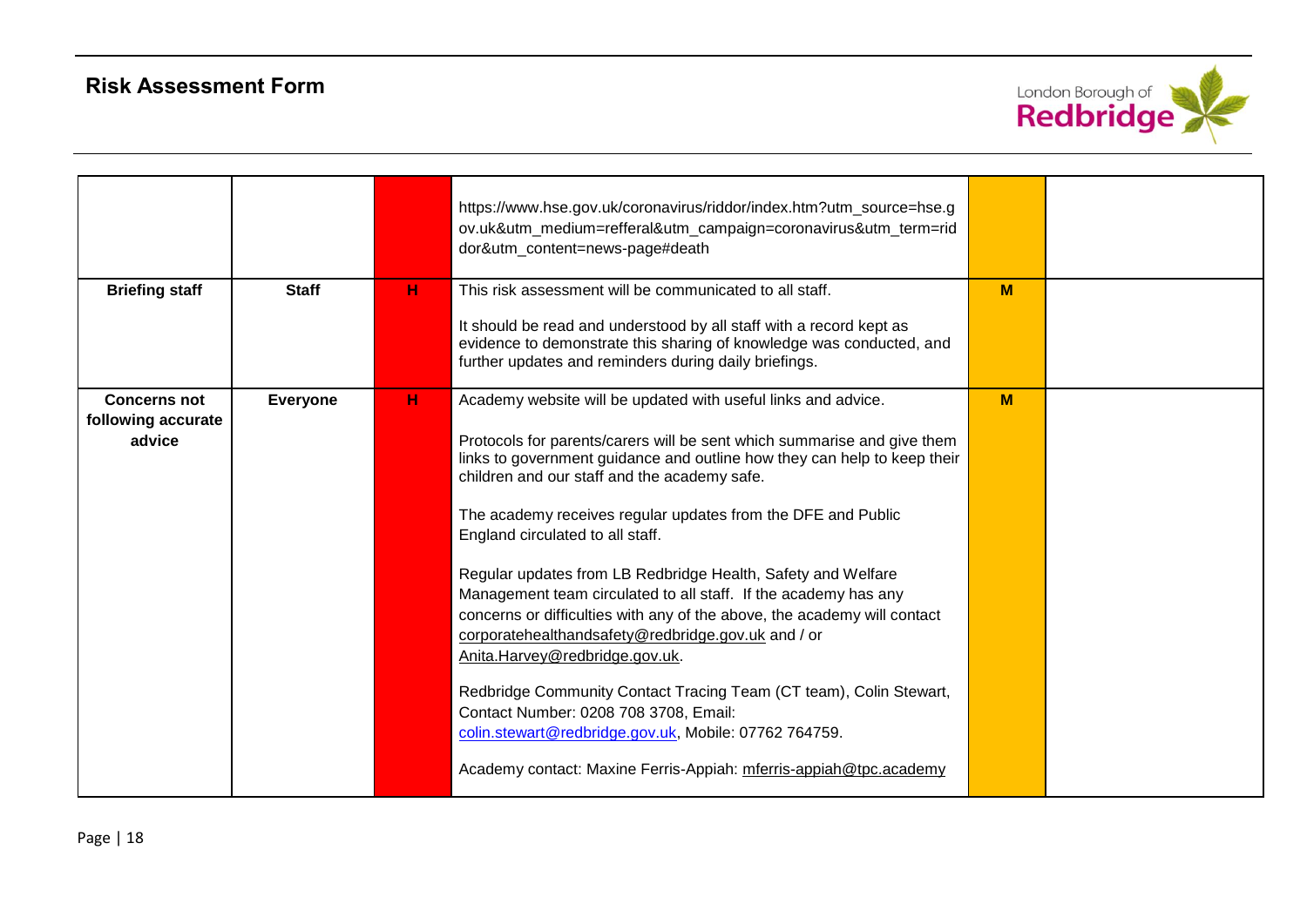

|                                                                                                |   | DFE educational setting status form, daily attendance figures sent to:                                                                                                                                                                                                                                                                                                                                                                         |   |  |
|------------------------------------------------------------------------------------------------|---|------------------------------------------------------------------------------------------------------------------------------------------------------------------------------------------------------------------------------------------------------------------------------------------------------------------------------------------------------------------------------------------------------------------------------------------------|---|--|
|                                                                                                |   | https://onlinecollections.des.fasst.org.uk/fastform/index.jsp                                                                                                                                                                                                                                                                                                                                                                                  |   |  |
|                                                                                                |   | Form to be completed by 2:00pm.                                                                                                                                                                                                                                                                                                                                                                                                                |   |  |
|                                                                                                |   | Link to report positive cases to LBR                                                                                                                                                                                                                                                                                                                                                                                                           |   |  |
|                                                                                                |   | https://forms.office.com/pages/responsepage.aspx?id=FiyLKp4uzk2pe6<br>CzToA6lohzWKjtSPVCiRZZc7a97BJUM001STA4OTNNWkZRWIBJOFY<br>zU1VEVEFBWS4u                                                                                                                                                                                                                                                                                                   |   |  |
| <b>COVID-19 testing</b><br>reporting data                                                      | н | The academy uses Test Register to remind staff and students to test and<br>report their Covid-19 results.                                                                                                                                                                                                                                                                                                                                      | M |  |
|                                                                                                |   | COVID-19 testing reporting data can be accessed on the<br>'View Your Education Data' (VYED) portal'. The academy will be able<br>to view the reported numbers of positive, negative and void test<br>results registered by our setting. The data consists of registered results<br>for pupils and staff, for tests conducted either on site via Asymptomatic<br>Testing Site (ATS) or at home if these have been registered to the<br>setting. |   |  |
|                                                                                                |   | It relies on staff and students accurately registering test results therefore<br>discrepancies between the data and actual testing levels is likely to<br>occur.                                                                                                                                                                                                                                                                               |   |  |
|                                                                                                |   | https://viewyourdata.education.gov.uk/welcome?utm_source=08%20Jun<br>e%202021%20C19&utm_medium=Daily%20Email%20C19&utm_campai<br>gn=DfE%20C19                                                                                                                                                                                                                                                                                                  |   |  |
| How to respond to<br>cases of COVID-19<br>/ contingency<br>plans (sometimes<br>called outbreak | н | Specific actions will vary depending on how many cases the academy<br>have. In general, the academy will:<br>$\mathbf 1$ .<br>Isolate case<br>Identify contacts of positive cases<br>2.                                                                                                                                                                                                                                                        | M |  |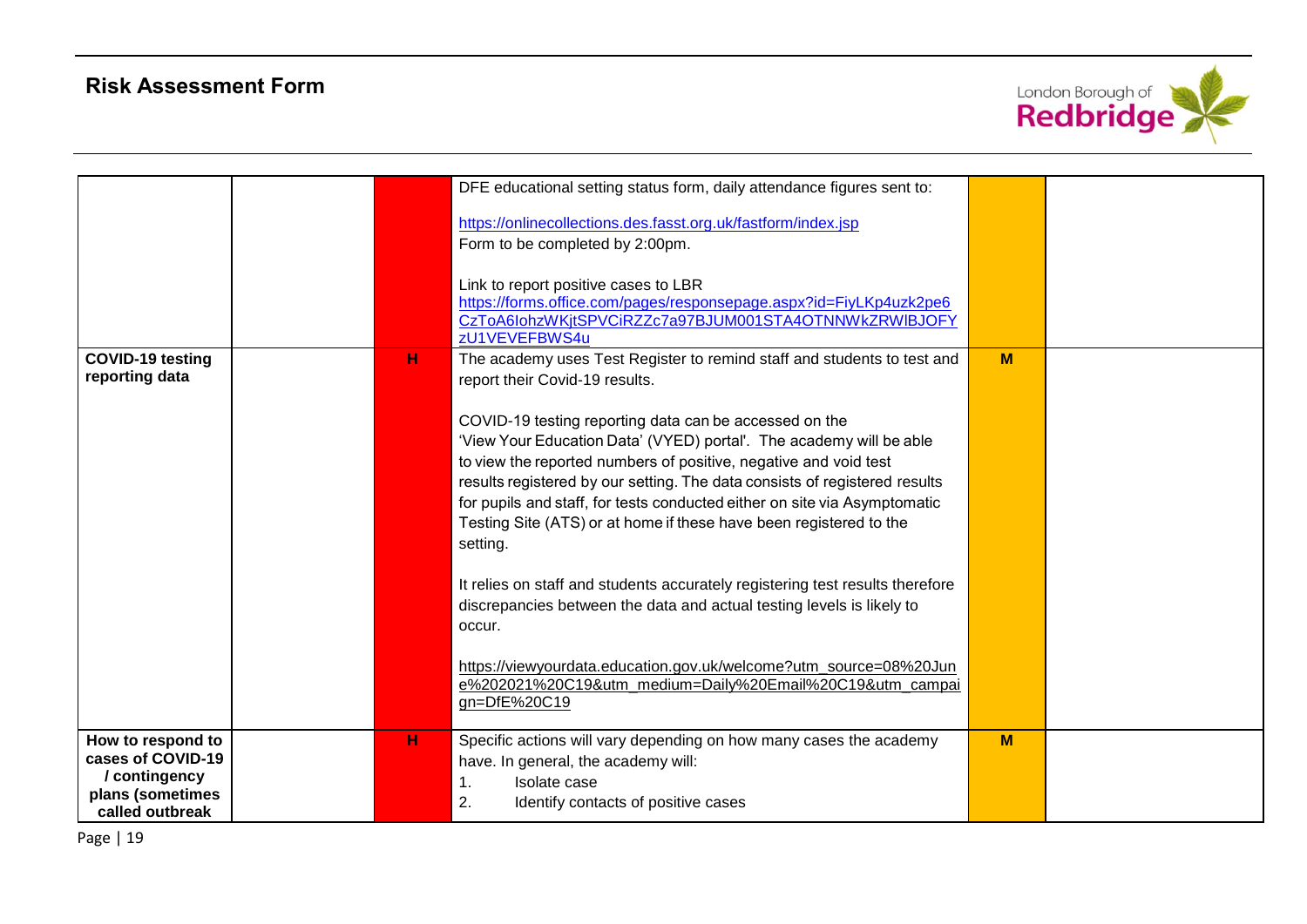

| management | Share information with families<br>3.                                  |  |
|------------|------------------------------------------------------------------------|--|
| plans)     | <b>Report to Local Authority</b><br>4.                                 |  |
|            | 5.<br>Seek advice (if needed)                                          |  |
|            |                                                                        |  |
|            | The thresholds are: (whichever of these thresholds is reached first)   |  |
|            | 5 children, pupils, students or staff, who are likely to have mixed    |  |
|            | closely, test positive for COVID-19 within a 10-day period; or         |  |
|            | 10% of children, pupils, students or staff who are likely to have      |  |
|            | mixed closely test positive for COVID-19 within a 10-day period        |  |
|            | There have been any admissions to hospital in our students or          |  |
|            | staff members due to COVID-19                                          |  |
|            | There is no requirement to contact the LCRC/HPT when reaching the      |  |
|            | threshold.                                                             |  |
|            | If the academy reaches the threshold, the academy will review take     |  |
|            | stock of the infection control measures we have put in place to review |  |
|            | our prevention measures.                                               |  |
|            |                                                                        |  |
|            | These will include:                                                    |  |
|            | Continue to identify close contacts of new cases and advise            |  |
|            | them to isolate for the required duration                              |  |
|            | Look over the general infection control measures and see               |  |
|            | whether there are any additional measures that may work at the         |  |
|            | academy                                                                |  |
|            | Consider whether there are any areas where the infection has           |  |
|            | been passed on and how to prevent this in future                       |  |
|            | Consider whether any activities could take place outdoors,             |  |
|            | including exercise, assemblies, or classes                             |  |
|            | Consider ways to improve ventilation indoors, where this would         |  |
|            | not significantly impact thermal comfort                               |  |
|            | Carry out one-off enhanced cleaning focussing on touch points          |  |
|            | and any shared equipment                                               |  |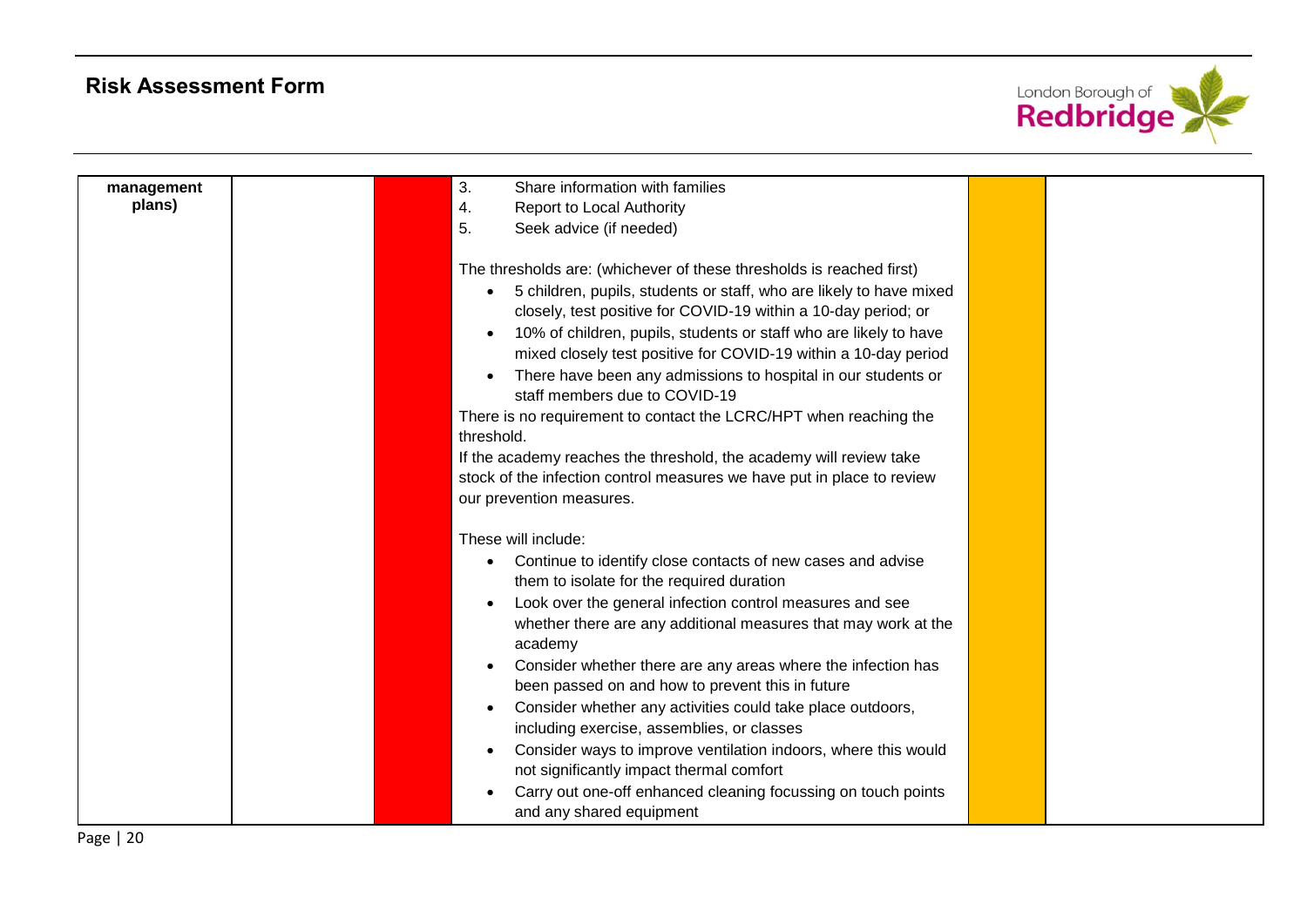

| Discuss any operational issues with the Local Authority                                                                                                                                                                                                                                                            |  |
|--------------------------------------------------------------------------------------------------------------------------------------------------------------------------------------------------------------------------------------------------------------------------------------------------------------------|--|
| The academy will use the following on-line form to report a positive case<br>among staff or pupils or to request advice from the local authority/LBR<br>Redbridge:<br>https://forms.office.com/Pages/ResponsePage.aspx?id=FiyLKp4uzk2pe6<br>CzToA6lohzWKjtSPVCiRZZc7a97BJUM001STA4OTNNWkZRWIBJOFY<br>zU1VEVEFBWS4u |  |
| Rapid increases in numbers of positive cases in the academy<br>Plan for re-introduction of on-site testing.                                                                                                                                                                                                        |  |
| LBR will provide standard comm's messaging in the event of<br>face coverings being required.                                                                                                                                                                                                                       |  |
| Enable CEV staff to work remotely (if this can be accommodated<br>without impacting detrimentally on pupils' learning).                                                                                                                                                                                            |  |
| Enable staff who are 28+ weeks pregnant to work remotely (if<br>this can be accommodated without impacting detrimentally on<br>pupils' learning).                                                                                                                                                                  |  |
| Participation in residential educational visits to be limited to<br>students who are attending school during the period of the<br>measures                                                                                                                                                                         |  |
| For any residential educational visits that have been planned for<br>dates that are beyond the period of the measures communicate<br>the situation to the provider.                                                                                                                                                |  |
| Cancel open day / postpone to after the period of the measures<br>has finished.                                                                                                                                                                                                                                    |  |
| Implement remote-only transition/taster days OR limit<br>attendance to students who are eligible to attend school.                                                                                                                                                                                                 |  |
| Remind parents about not being able to come on-site without an<br>appointment.                                                                                                                                                                                                                                     |  |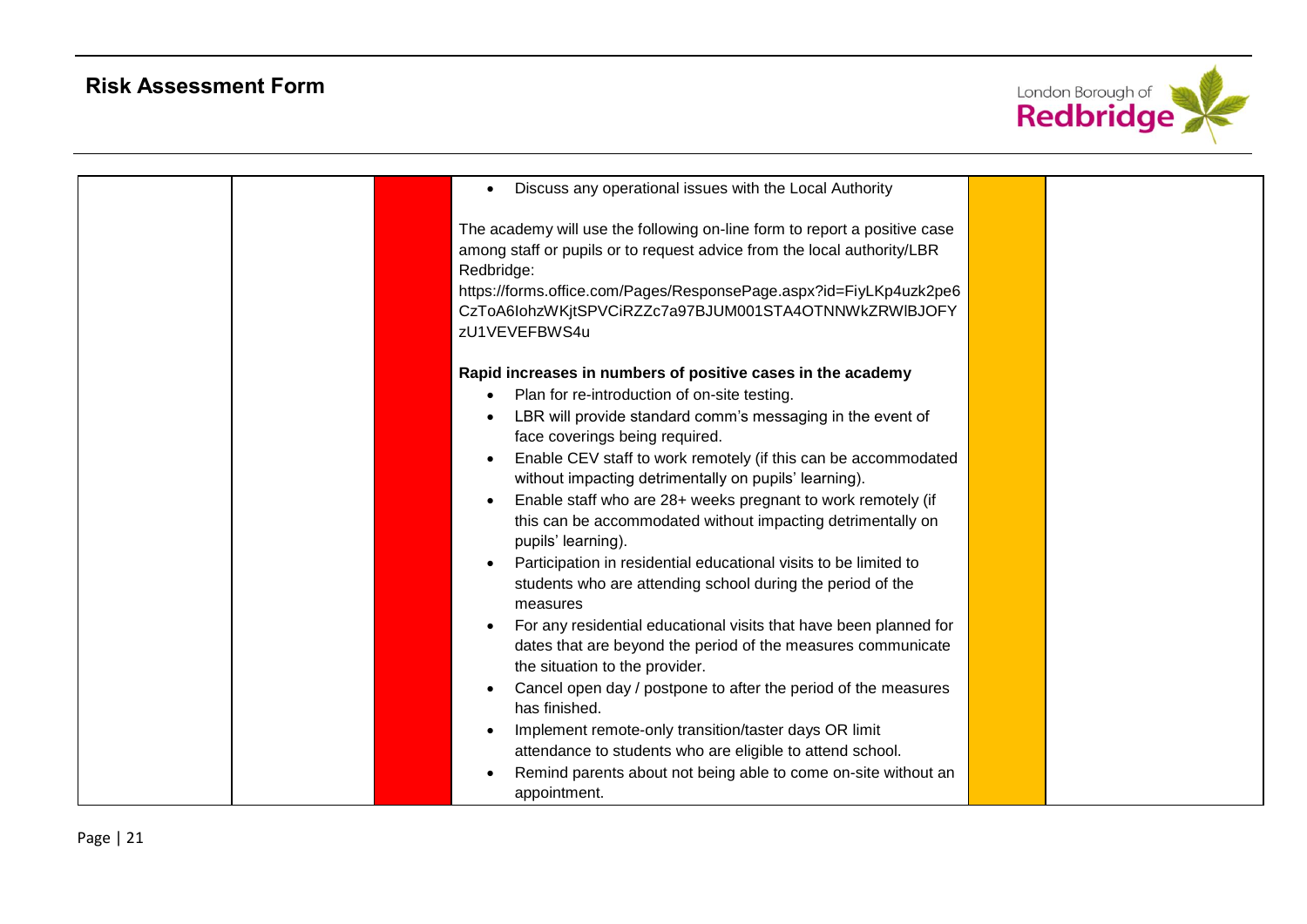

|                                                                                                          |                 |    | Cancel any performances / postpone to after the period of the<br>measures has finished.<br>Strengthen communications to encourage students to undertake<br>twice weekly rapid asymptomatic home testing and reporting.<br>Temporarily reinstate face coverings for two weeks in the first<br>instance, pending regular review.<br>In extreme cases, and as a last resort the academy may:<br>Introduce short-term attendance restrictions, such as sending<br>home a class or year group.<br>Provide remote learning for all students well enough to learn<br>from home. On-site provision should in all cases be retained for<br>vulnerable students and the students of critical workers. |   |  |
|----------------------------------------------------------------------------------------------------------|-----------------|----|---------------------------------------------------------------------------------------------------------------------------------------------------------------------------------------------------------------------------------------------------------------------------------------------------------------------------------------------------------------------------------------------------------------------------------------------------------------------------------------------------------------------------------------------------------------------------------------------------------------------------------------------------------------------------------------------|---|--|
| <b>Fire Evacuation</b><br>If trapped, staff<br>could suffer fatal<br>injuries from<br>smoke inhalation / | <b>Everyone</b> | н. | Fire doors must be kept shut.<br>In the event of managed evacuation, all staff and students will assemble<br>on Palmer or Kolbe Yard to be registered.<br>SLT and site staff on site will oversee and carry out warden duties.                                                                                                                                                                                                                                                                                                                                                                                                                                                              | M |  |
| burns                                                                                                    |                 |    |                                                                                                                                                                                                                                                                                                                                                                                                                                                                                                                                                                                                                                                                                             |   |  |